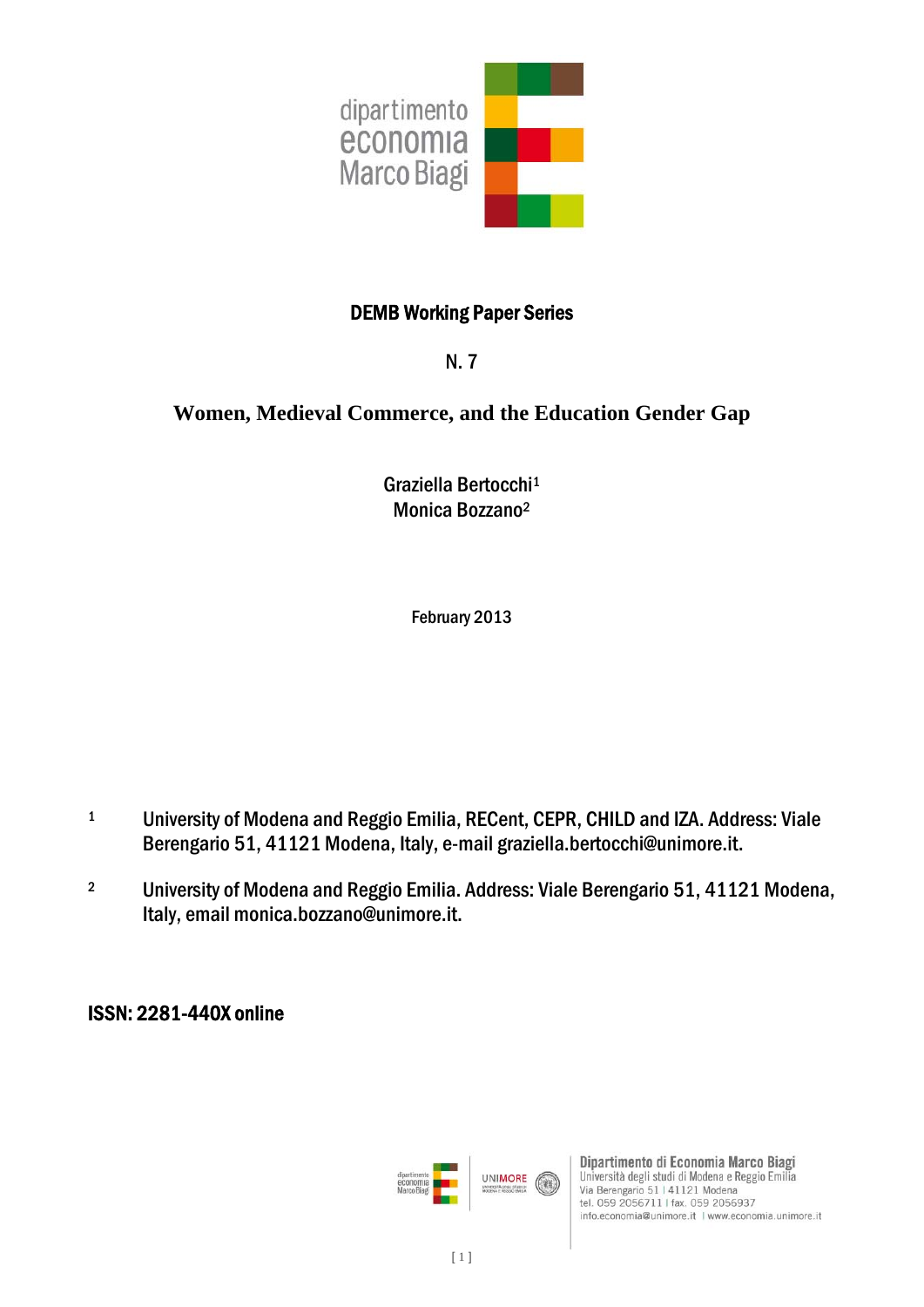# Women, Medieval Commerce, and the Education Gender Gap<sup>#</sup>

Graziella Bertocchi\* Monica Bozzano\*\*

February 2013

## Abstract

We investigate the historical determinants of the education gender gap in Italy in the late nineteenth century, immediately following the country's Unification. We use a comprehensive newly-assembled database including 69 provinces over twenty-year sub-samples covering the 1861- 1901 period. We find robust evidence that female primary school attainment, relative to that of males, is positively associated with the medieval pattern of commerce, along the routes that connected Italian cities among themselves and with the rest of the world. The effect of medieval commerce is particularly strong at the non-compulsory upperprimary level and persists even after controlling for alternative long-term determinants reflecting the geographic, economic, political, and cultural differentiation of medieval Italy. The long-term influence of medieval commerce quickly dissipates after national compulsory primary schooling is imposed at Unification, suggesting that the channel of transmission was the larger provision of education for girls in commercial centers.

JEL CODES: E02, H75, I25, J16, N33, O15.

KEYWORDS: Education gender gap, medieval commerce, Italian Unification, political institutions, family types.

\*\*University of Modena and Reggio Emilia. Address: Viale Berengario 51, 41121 Modena, Italy, email monica.bozzano@unimore.it.

<sup>#</sup> We thank Tindara Addabbo, Eric Battistin, Davide Cantoni, Carolina Castagnetti, Andrea Ichino, Marco Percoco, Paola Profeta, and seminar participants at the XI Brucchi Luchino Labour Economics Workshop and the University of Pavia for helpful comments. Generous financial support from Fondazione Cassa Risparmio di Modena and the Italian University Ministry is gratefully acknowledged.

<sup>\*</sup>University of Modena and Reggio Emilia, RECent, CEPR, CHILD and IZA. Address: Viale Berengario 51, 41121 Modena, Italy, e-mail graziella.bertocchi@unimore.it.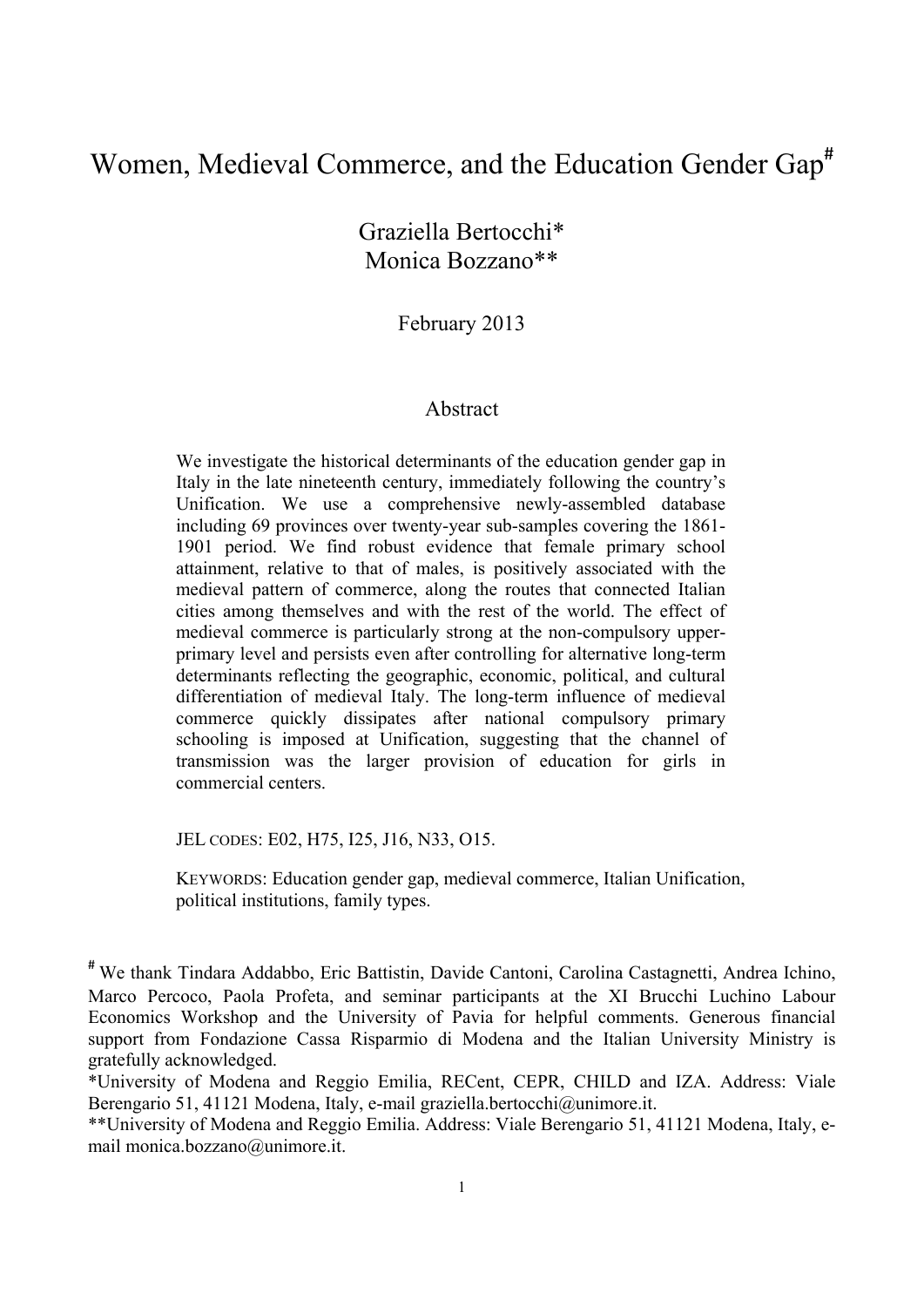#### 1. Introduction

The reversal of the education gender gap, to the advantage of women, has been part of a quiet revolution which has gradually transformed women's lives in the vast majority of OECD countries (Goldin, 2006). To understand the drivers of this change is tantamount to understand the reasons for the previous, long-standing inferior condition of women. Gender inequality is a multifaceted phenomenon that, beside education, requires consideration of its economic and political dimensions.<sup>1</sup> Historically, the gender gap in wages and labor force participation has been even deeper than that in education,<sup>2</sup> not to mention the fact that less than a century ago in most OECD countries women were not even granted the most elementary political rights, i.e., the right to vote.<sup>3</sup> However, even if the education gender gap only captures the tip of the iceberg, to understand its empirical determinants and its evolution would still represent a crucial advancement which we try to achieve in this paper. We start by assembling a new dataset that covers a sample of Italian provinces in the 1861-1901 period, i.e., the initial forty years after the country's Unification, a time that still witnessed a sizeable gender gap even at the primary school level.

The main hypothesis we test over these data is that the education gender gap is influenced by the medieval pattern of commerce, along the routes that connected Italian cities among themselves and with the rest of the world, with a lower gap in the provinces that were commercial centers in the late Middle Age. Between the end of the thirteenth century and the fourteenth century, Italy was at the center of an active process of expansion of trade, city growth, and economic and social development. This period was in fact characterized by an intensification of international exchange throughout Europe and with the progress of mercantile science and practices. These developments implied the necessity for merchants to acquire considerable skills in arithmetic, bookkeeping, reading, and writing. The idea that in these commercial centers women enjoyed a privileged condition is put forward by a vast historical literature. In a context where women's education was generally neglected, merchant communities were characterized by the fact that women, being often in charge of business operations during their men's year-lasting travels, needed to become economically active and, therefore, literate.

The effect of commerce on the promotion of women's education may have run through a number of parallel channels: on the one hand, the physical absence of men forced women to take charge; on the other, a transfer of duties from men to women was facilitated by the fact that, contrary to other occupations, commerce did not require physical strength; moreover, the fact that women found themselves entrusted not only of trade, but also of children's education, resulted into an intergenerational transmission of the acquired skills, role models, and beliefs.

<sup>1</sup> Hausmann et al. (2007) present the components of the Global Gender Gap Index and Bozzano (2012) adapts them to contemporaneous Italian data.

<sup>2</sup> Goldin (2006) traces an economic history of the transformation of American women's status in employment and education and shows that the gender gap in college education has been narrower than the gender gap in labor force participation.

<sup>3</sup> Bertocchi (2011) studies the process of women's enfranchisement in the 1870-1930 period.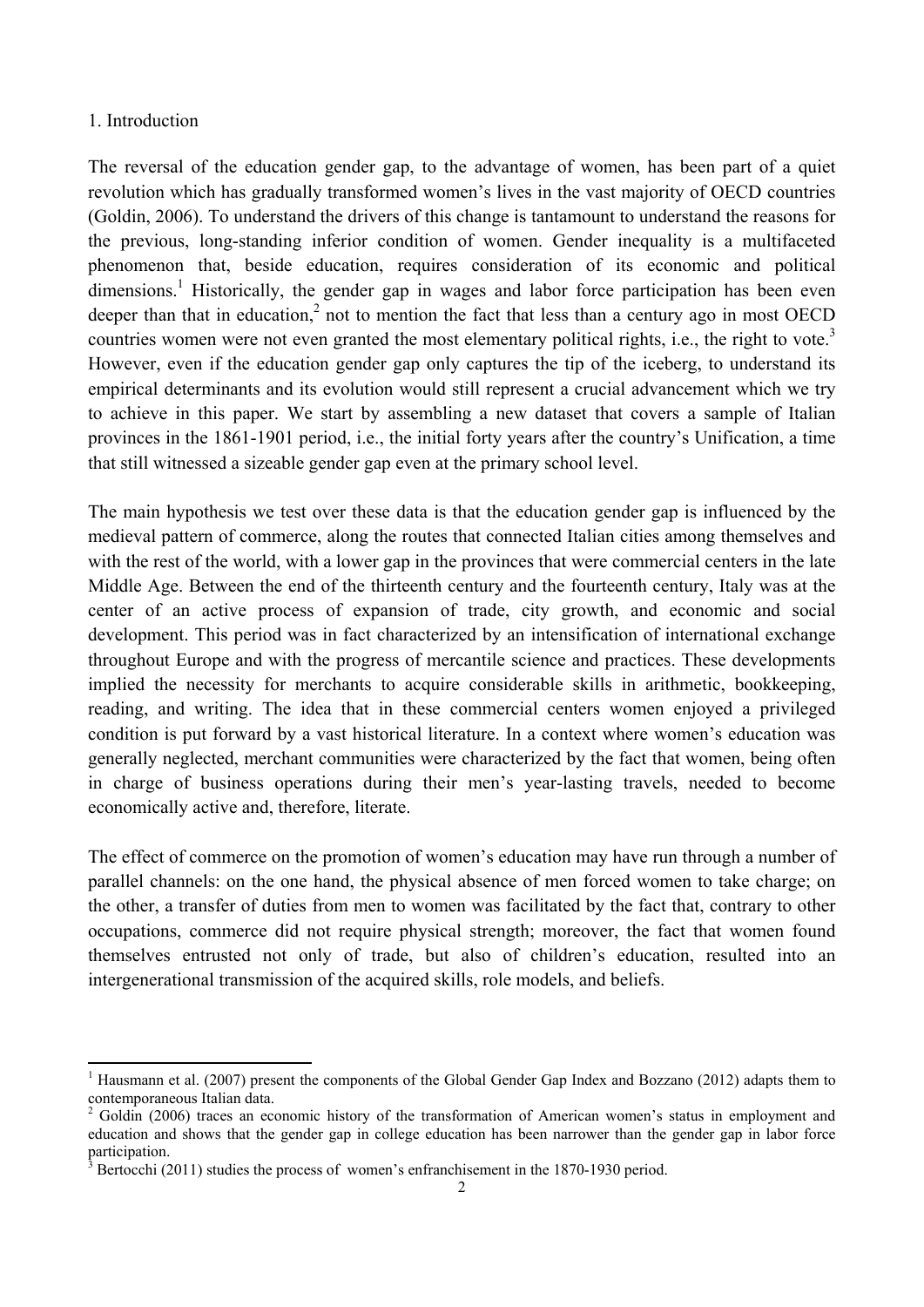The relevance of each of the above-mentioned channels for the position of women in society has already been recognized, in isolation, in the relevant literature. For instance, the impact on women's labor force participation of men's absence - as the result of war - is studied by Duby and Perrot (1998), Goldin (1991), Acemoglu et al. (2004), Doepke et al. (2012), and Goldin and Olivetti (2013). The influence of women's inferior physical strength on human capital accumulation is modeled by Galor and Weil (1996), while a similar argument is advanced by Alesina et al. (2011) to test Boserup's (1970) hypothesis that plough (rather than shifting) cultivation determined the historical gender division of labor.<sup>4</sup> The role of mothers' education on children's outcomes is stressed by Schultz (2002) and Doepke and Tertilt (2009), while Fogli and Veldkamp (2011) and Fernandez (2012) explore the implications of the associated cultural change. For the case of medieval commerce, all these channels are present and reinforce themselves.

The historiography of the 1861-1901 period we focus on reports that over this crucial time span for Italian history the gender gap in primary school enrollment declines from 12.5 to about 5 percent.<sup>5</sup> reflecting a general process of gender equalization and also, to some extent, of convergence across pre-Unitary states. We review and expand the available evidence on this period in order to understand whether medieval commerce still exerts a beneficial influence of female enrollment relative to that of males, even after controlling for a number of other potentially relevant geographic, economic, cultural, and political factors, operating over the long run.

In more detail, we perform our empirical investigation as follows. Our dependent variable is a provincial measure of gender equality given by the ratio of female to male enrollment rates in primary school, which we further disaggregated into a lower and an upper level, only the former being compulsory. Medieval commerce is a dummy variable that takes value one if the main town in the province was a commercial hub in late Middle Age, and zero otherwise. We consider five main sets of alternative historical determinants: the geographic characteristics of the provincial territories; the level of prosperity, as captured by a measure of urban population density in 1300; the establishment of an ancient university; the fourteenth-century political regimes; and the prevailing medieval family type. Even after controlling for all the above correlates, and despite the fact that they do matter, we find that medieval commerce - after several centuries - is still affecting gender equality in education in the 1861-1901 period. In particular, we find that its effect on the gender gap in primary enrollment is stronger and statistically more significant for enrollment at the upper primary level, if compared with enrollment at the lower primary level which was compulsory and therefore less likely to be influenced by individual choices.

Our findings are robust to a number of alternative specifications involving variants of dependent variables, regressors, samples, and estimation techniques. To be noticed is also that medieval commerce exerts no significant influence on the level of schooling itself, which underscores its peculiar influence only through gendered human capital accumulation. Moreover, we find that the effect of medieval commerce is declining over our sample, consistently with previous evidence

<sup>&</sup>lt;sup>4</sup> Since the plough system applied to the entire territory of Italy, we cannot impute to this channel regional differences in women's outcomes.

 $<sup>5</sup>$  These figures refer to regional data reported by A'Hearn et al. (2011).</sup>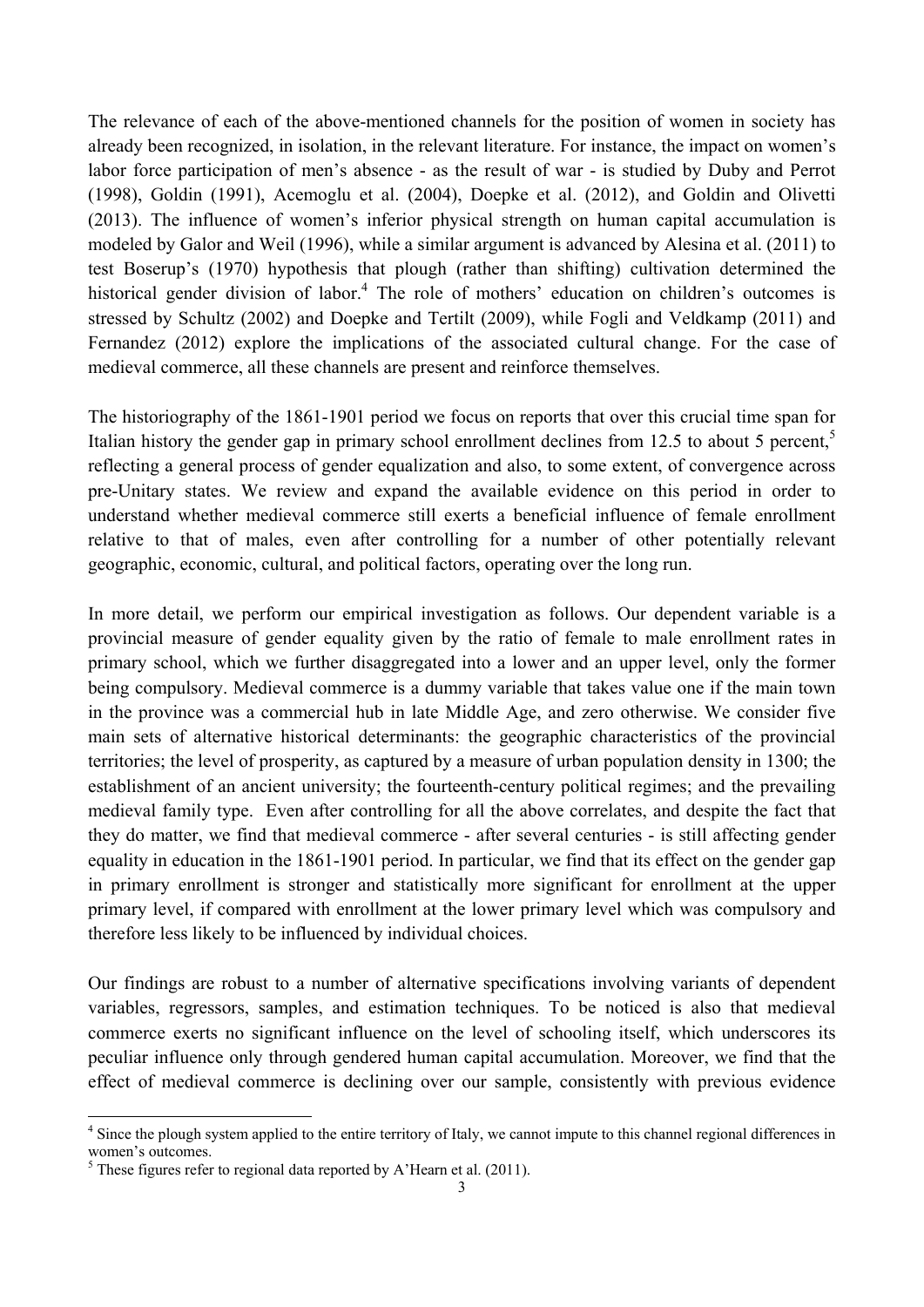pointing to convergence across Italian provinces after Unification. This declining trend helps us to conjecture that the protracted provision of formal and informal schooling for girls in commercial centers is the likely channel through which the influence of medieval commerce manifests itself. Indeed, the fact that its long-term persistence over nearly six centuries quickly dissipates in the span of only four decades suggests that political Unification and the associated implementation of national educational policies imposing compulsory primary education for boys and girls are the crucial driver of convergence to a lesser gap.

Among the few papers that have focused on the education gender gap the one by Becker and Wößmann (2008) is the closest to our approach since they investigate the determinants of girls' education by looking at sub-regional nineteenth-century data within Prussia. While their focal variable is the spread of Protestantism, with its stress on the study of the Bible both for boys and girls, a connection with our findings comes from the coincidence, noticed for instance by Spufford (1995), between the high literacy rates in Protestant regions and their commercial success. The literature on girls' education also include Goldin (1998) and Goldin et al. (2006), who study the historical evolution of secondary and tertiary education, respectively, for American women. Fernandez and Wong (2011) model the determinants of the recent disappearance of the education gender gap in the US, by linking it to economic and social developments. Bertocchi et al. (2012) document a similar trend for Italy, with a reversal of the education gender gap in the post-World War II period.

The rest of the paper is organized as follows. In Section 2 we document the peculiar role of women within merchant communities in medieval Italy. In Section 3 we present our newly-collected dataset on gendered educational attainment at the primary school level in 1861-1901. Section 4 contains the empirical analysis. In Section 5 we discuss the channels through which medieval commerce exerts its influence by describing the evolution of educational policies before and after Italy's Unification. We conclude with Section 6.

2. Women and trade in medieval Italy

Between the end of the thirteenth century and the fourteenth century, Italy was at the center of an active process of expansion of trade, city growth, and economic and social development. This period, which is referred to as the "heroic era of the merchant" (Sapori, 1972), was in fact characterized by an intensification of international exchange throughout Europe which was in turn associated with the progress of mercantile science and practices, such as banking, payment tools, marine insurance, as well as mercantile laws and bookkeeping techniques (Gibbins, 1891). These developments implied the necessity, for merchants, not only to reach a basic level of literacy but also to acquire considerable skills in arithmetic, bookkeeping, reading, and writing. One of the consequences was the establishment of abacus schools, i.e., schools with a commerce-directed curriculum that placed special emphasis on mathematics, as well as other disciplines useful for trade. These schools were created by wealthy merchants, with the support of communal authorities, in order to train their sons to take over the family business (Grendler, 1989). However, girls were also admitted to abacus schools, since in merchant families women were frequently in charge of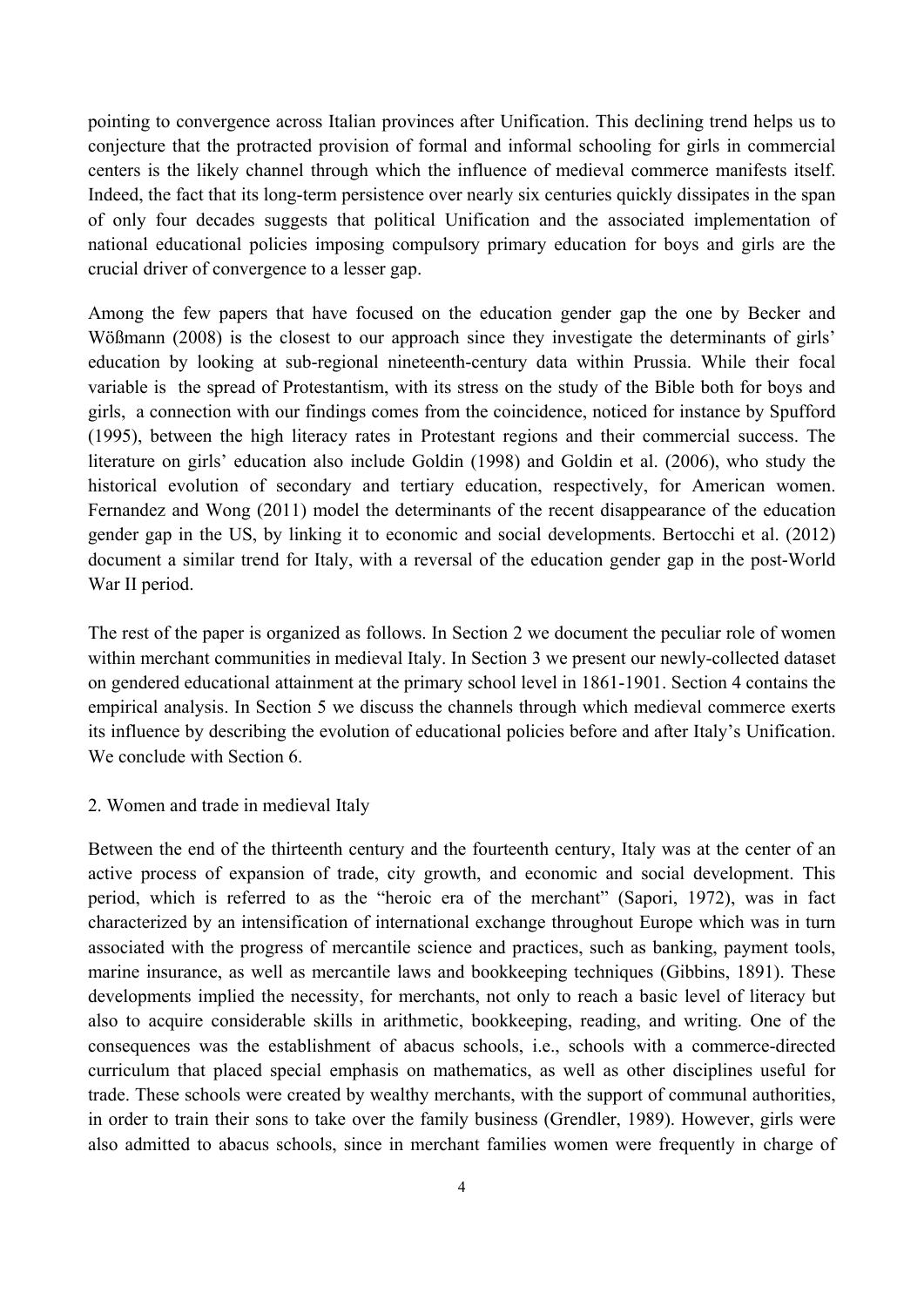business operations. In fact, within merchant communities, women quickly acquired a special role, since during the men's year-lasting travels, their wives, mothers, sisters, and daughters often needed to become literate in order to run the family business (Ricci, 2011). This peculiar position of women in merchant communities is amply documented. The Florentine banker Giovanni Villani reports that in Florence in the early thirteenth century there were between 8,000 and 10,000 "boys and girls" learning to read (Sapori, 1972). In the middle of the fourteenth century Boccaccio's Decameron narrates of a merchant from Genoa who praises his wife, Zinevra Lomellini, for her ability to write, read, and count "as well as a merchant".

Additional evidence on the role of women within trading communities during the Middle Age comes from a literature based on female epistolary writing. These noticeable examples of literate and highly active women invariably come from cities and towns that were involved in commerce (Palermo, 2010; Miglio, 2008). For instance, we can report the case of Margherita Datini, from Prato and Florence: "In Margherita's merchant world, letter writing was a major concern, and her household duties included frequent reports to her absent husband" (Crabb, 2007). Her correspondence with her husband is indeed an example of adaptation of the mercantile letter, a genre of epistolary writing which represented a crucial tool for business operations. In her writings she reported everyday's concerns but also her involvement with her husband's economic and political activities (Byrne, 1996). Another example is Alessandra Strozzi from Florence, whose letters reveal her direct participation in trade as well as in the social and political life of the city of Florence (Doni Garfagnini, 1999).

Evidence of women being literate and actively participating in economic activities is also reported for other Italian commercial centers, such as Venice, Genoa, Palermo, Bari, and Siena. In Genoa, as well as in Florence, women were even investing in the merchant trading companies (Wiesner, 2000). In early thirteenth-century Venice Guglielma Venier, during her husband's absence, took care of the family estate and personally recorded commercial transactions, a task which clearly required an ability to write and count (Ricci, 2011). In the town of Barletta, located within the commercial hub of Bari in Apulia, the presence of women merchants is reported as early as 1280, when the king asks their advice in order to assess the market value of his stock of commodities, while in 1330 another woman, Ferella de Pietrozeczo, is involved in sophisticated ventures involving the commerce of spices (Diviccaro, 1999). The role of women in commerce is documented as early as between the tenth and the twelfth centuries in Amalfi, near Neaples, which having been a maritime republic witnessed a much earlier development of trade, again associated with the emergence of new economic opportunities for women (Skinner, 2004).

A similar association between trade and women's education is found also outside of Italy. Using sources represented again by letters, diaries, and contracts, Uitz (1990) describes the growth of new urban centers across Europe between the twelfth and the fourteenth centuries and stresses how trade radically changed women's lives, by creating new opportunities that were later reflected in widespread changes in the laws regulating women's economic rights. Richardson (1997) illustrates the peculiar position of women in trade in medieval England, again on the basis of their commercial writings. In a subsequent phase, the commercial necessity of literacy is also emphasized by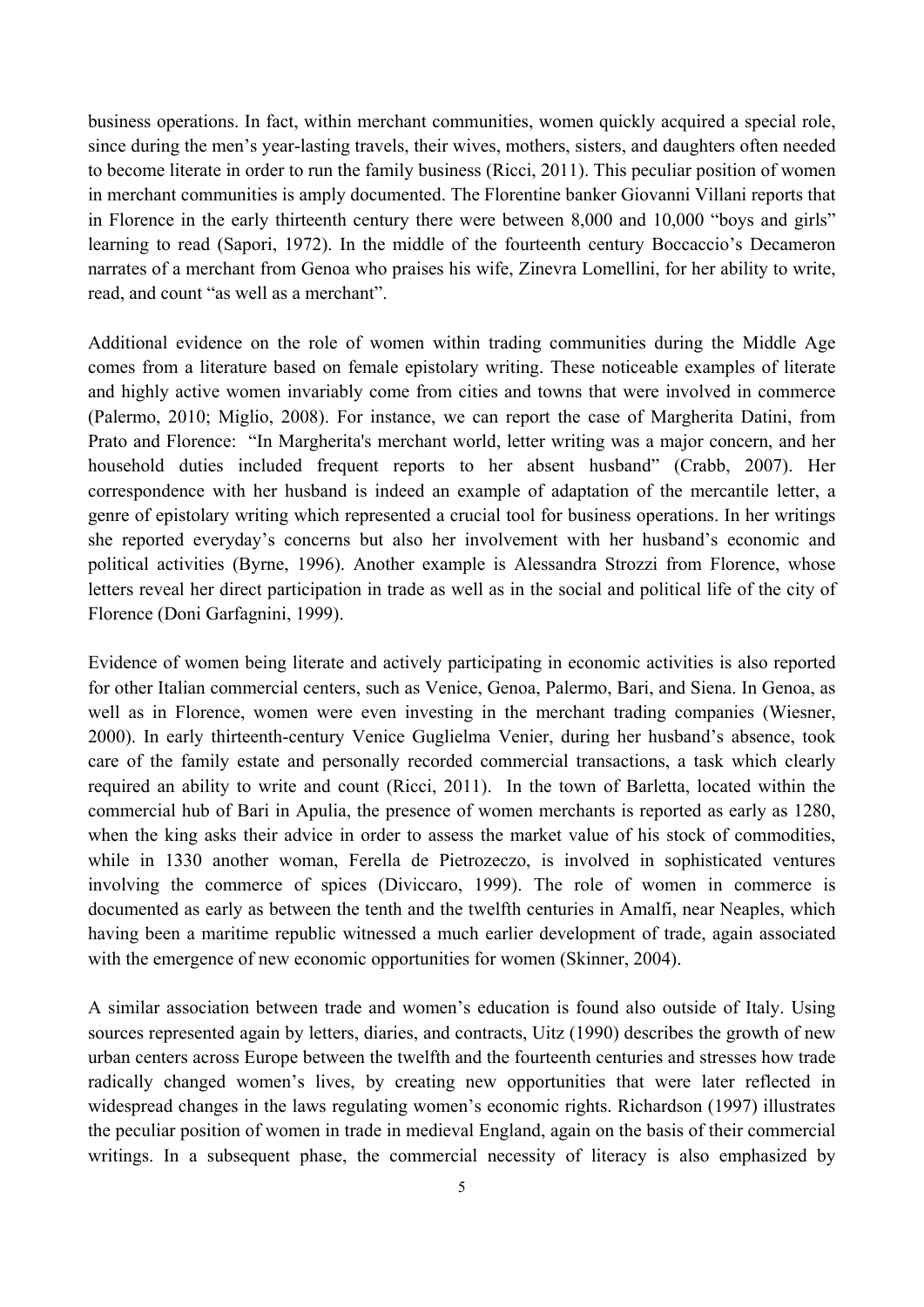Spufford (1995) and invoked by Hoftijzer (2001) in order to explain the relatively high female literacy rates in Amsterdam during the seventeenth century.

### 3. Data and descriptive statistics

In order to study the long-term determinants of the education gender gap, we compile a database on education outcomes in late nineteenth-century Italy drawing from various sources. The main source is represented by data collected by the Italian Ministry of Agriculture, Industry and Commerce (MAIC). Our data cover 69 Italian provinces (at 1871 boundaries) in three points in time (1861, 1881, and 1901), spanning the initial forty years of the unified Kingdom of Italy. This allows us to organise the data as a panel.

It should be stressed that schooling data at the provincial level are only available until 1901, and that data collection at this level of disaggregation is resumed only after World War II. To our knowledge, this is the first time that these early provincial data are employed in econometric analyses.

For our dependent variables, we collect enrollment rates by gender for total population of lower and upper primary school age, which consists of the population between 6 and 12 (excluded) years of age. On this basis we calculate a measure of the education gender gap as the female to male ratio in enrollment rates in primary school.<sup>6</sup> We also compute a separate measure of the gap at the lower and upper primary school level, only the former being compulsory.<sup>7</sup> Beside data by gender, we also include general indicators of schooling defined as the number of pupils enrolled in primary school over the number of children of the corresponding 6-12 school age. Again we disaggregate this measure into a lower and an upper primary school level.

To detect the potential role played by history, and in particular the influence of medieval commerce, we create a province-level indicator dating back to the Middle Age. Medieval commerce is a dummy variable that takes value one if the main town in the province was a commercial hub, a fair site, or the seat of a banking institution in late Middle Age, and zero otherwise. Italy was an important fulcrum of international exchange in the period under consideration due to its strategic position at the cross-roads between North-western Europe and the Levant. However not all territories were equally involved. In fact, out of the 69 provinces in our sample, 36 are classified as commercial centers. Beside former maritime republics such as Genoa, Venice, and Pisa, the list includes, for instance, Verona and Ancona, which were hosting trading fairs, as well as Florence and Milan, as important banking centers. The South was also represented, with important trading centers such as, for example, Neaples, Palermo, Messina, Syracuse, and Bari. While Figure 1

 6 This measure is equivalent to the UN definition of the Gender Parity Index, where 0 corresponds to extreme inequality and 1 to full equality.

<sup>&</sup>lt;sup>7</sup> Because of lack of data at the provincial level, the denominators of the enrollment rates at the upper and lower levels are always the corresponding 6-12 population figures.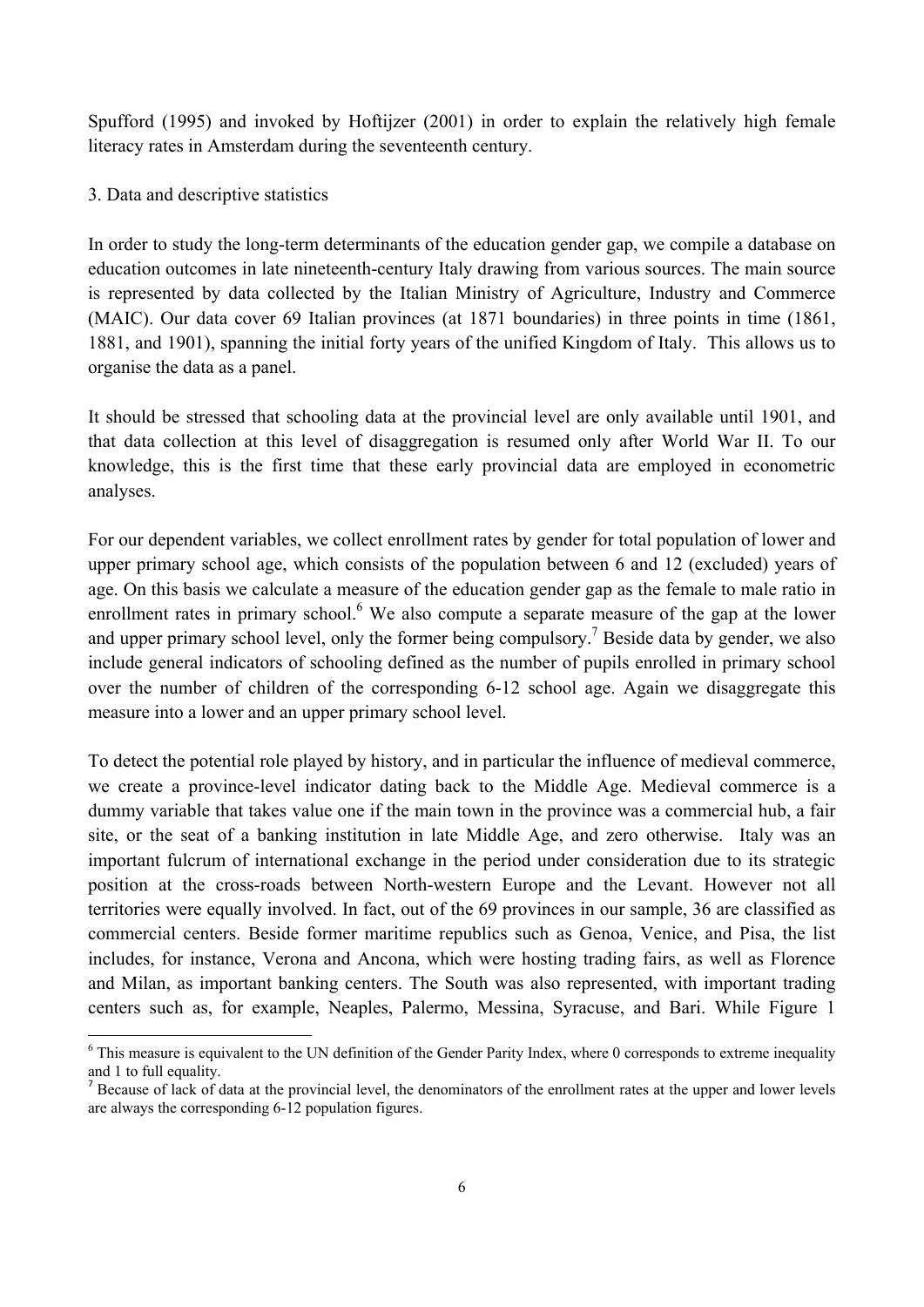provides a visual illustration of the pattern of medieval commercial routes in Europe, we refer to the Appendix for more detail on the definitions and sources we employ.



Figure 1. Medieval commercial routes in Europe

We also collect data on additional indicators that may suggest alternative long-term determinants of human capital accumulation and its gendered dimension. Beside medieval commerce, we evaluate five potentially confounding factors. First, we consider a set of geographic controls reflecting factor endowment and including latitude, longitude, access to sea, proximity to a river, and mountaineousness of the provincial territory. Second, as a proxy of prosperity, we include urban population density, defined as the ratio of a categorical variable measuring the size of urban population in 1300, divided by the provincial surface. $8$  Third, to capture the potential influence of the broader cultural environment, we construct a dummy variable for the establishment of a university between the eleventh and the thirteenth, i.e., prior to the expansion of trade.  $9$  Fourth, to detect the potential role played by the family in the transmission of gender norms, we include a set of dummy variables reflecting the prevailing family type in the Middle Age in each province

Source: Shepherd (1926).

<sup>&</sup>lt;sup>8</sup> To be noticed is that the urban population of a province can be spread over more than one city.<br><sup>9</sup> Eer a review of the history of medieval universities see Beshdell (1987). See also Perseco (

<sup>&</sup>lt;sup>9</sup> For a review of the history of medieval universities see Rashdall (1987). See also Percoco (2010) and Cantoni and Yuchtman (2012) on the influence of universities on development, in Italy and Germany respectively.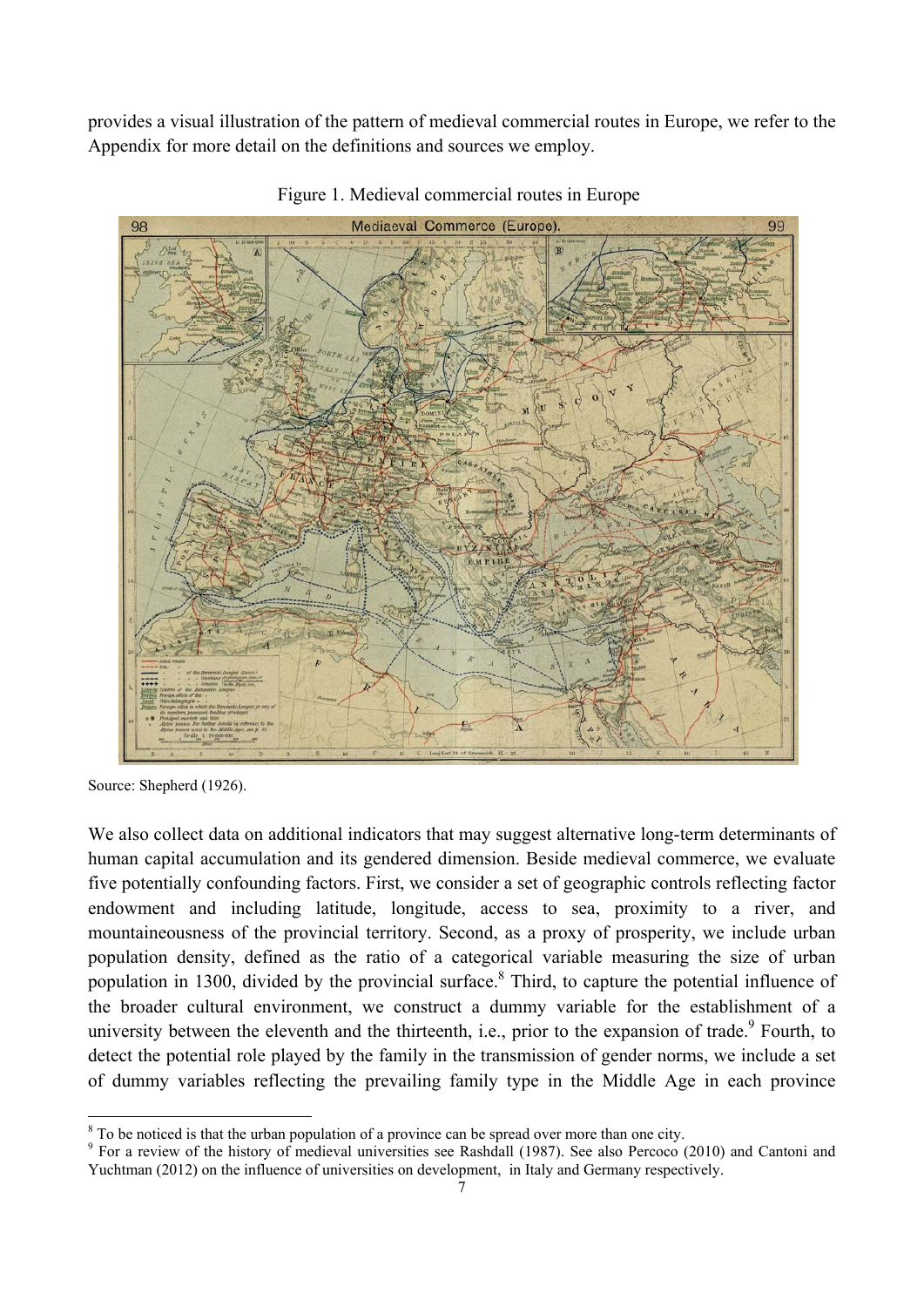building on the contribution of Todd (1990), who distinguishes for the Italian peninsula three prevailing family types: incomplete stem, communitarian, and egalitarian nuclear.<sup>10</sup> Following Del Panta et al. (1996), who specifically focus on Italy, we augment Todd's classification to distinguish between two different models of egalitarian nuclear family, which are respectively associated with delayed and early marriage age for women.  $\frac{11}{11}$  As a result, we obtain a set of four dummy variables.<sup>12</sup> Fifth, to control for the legacy of deeply-rooted political institutions that may have shaped educational policies and the evolution and persistence of gender disparities, we construct a set of dummies for the prevailing political regimes during the fourteenth century: namely, the Signorie, the Communal Republics, the Papal State, the Kingdom of Sicily, and peripheral areas.<sup>13</sup>

While all of the above reflect historical factors, we also collect contemporaneous correlates of economic development, with a panel dimension over the 1861-1901 period. We use measures of the level of wealth and the degree of structural transformation. We proxy the first with the average height of conscripts aged 20. Data on average height for the three waves are taken from A'Hearn et al. (2009). Height is often employed in the economic history literature because it provides researchers with a measure of the stock of nutritional investment and therefore important indirect information on changes in the well-being of populations (Fogel et al., 1982; A'Hearn and Vecchi,  $2011$ ).<sup>14</sup> To measure structural transformation we employ an index of industrialisation computed by Ciccarelli and Fenoaltea (2012) and defined as the share of value added in manufacturing (excluding construction) over the share of the male population over age 15 (data are from census).

To assess whether indicators of education gender gaps converge across provinces after Unification, we also collect measures of initial gendered human capital accumulation. We rely on data on male and female literacy which for most provinces are available for 1861, so that we can construct initial cross-province measures of the gender gap in literacy.15 Literacy rates are calculated as the share of individuals aged 5 or older who are able to read and write. The gender gap is measured as the female to male ratio (on a 0-1 range) of literacy rates.<sup>16</sup> Since literacy data refer to stock information about population in 1861, they effectively embed the outcome of several previous decades of human capital accumulation and educational policies.

 $10$  Todd's classification is organized along two leading axes, residential habits after marriage and inheritance rules: in egalitarian nuclear families children leave after marriage and equal partition applies; children stay on with their parents in incomplete stems and communitarian families, while they are respectively characterized by primogeniture and partition.

<sup>&</sup>lt;sup>11</sup> The marriage age is a significant indicator of the degree of subordination of women with respect to men and therefore of inequality.

 $12$  In a European perspective, Todd's classification is employed by Duranton et al. (2009) to study the effect of family structure on various economic outcomes (labor force participation, employment in manufacturing and services, GDP per capita, Gini coefficients) and by Galasso and Profeta (2011) to study pension systems and redistributive policies.<br><sup>13</sup> This classification is from De Blasio and Nuzzo (2010).

<sup>&</sup>lt;sup>14</sup> Since the available data neglect female stature, whose trend does not necessarily mimic that of males, as an alternative proxy of wealth we also consider contemporaneous population density (data are from the census).

<sup>&</sup>lt;sup>15</sup> For the provinces belonging to today's Veneto and for Mantua initial data refer to 1867, for Rome to 1872: this is due to the fact that the former territories were annexed to the new-born kingdom only in 1866, the latter in 1871.

<sup>&</sup>lt;sup>16</sup> Data are taken from censuses, where the ability to read and write is reported through the answers to the following question asked to the household head: "How many people in your family are able to read or read and write?".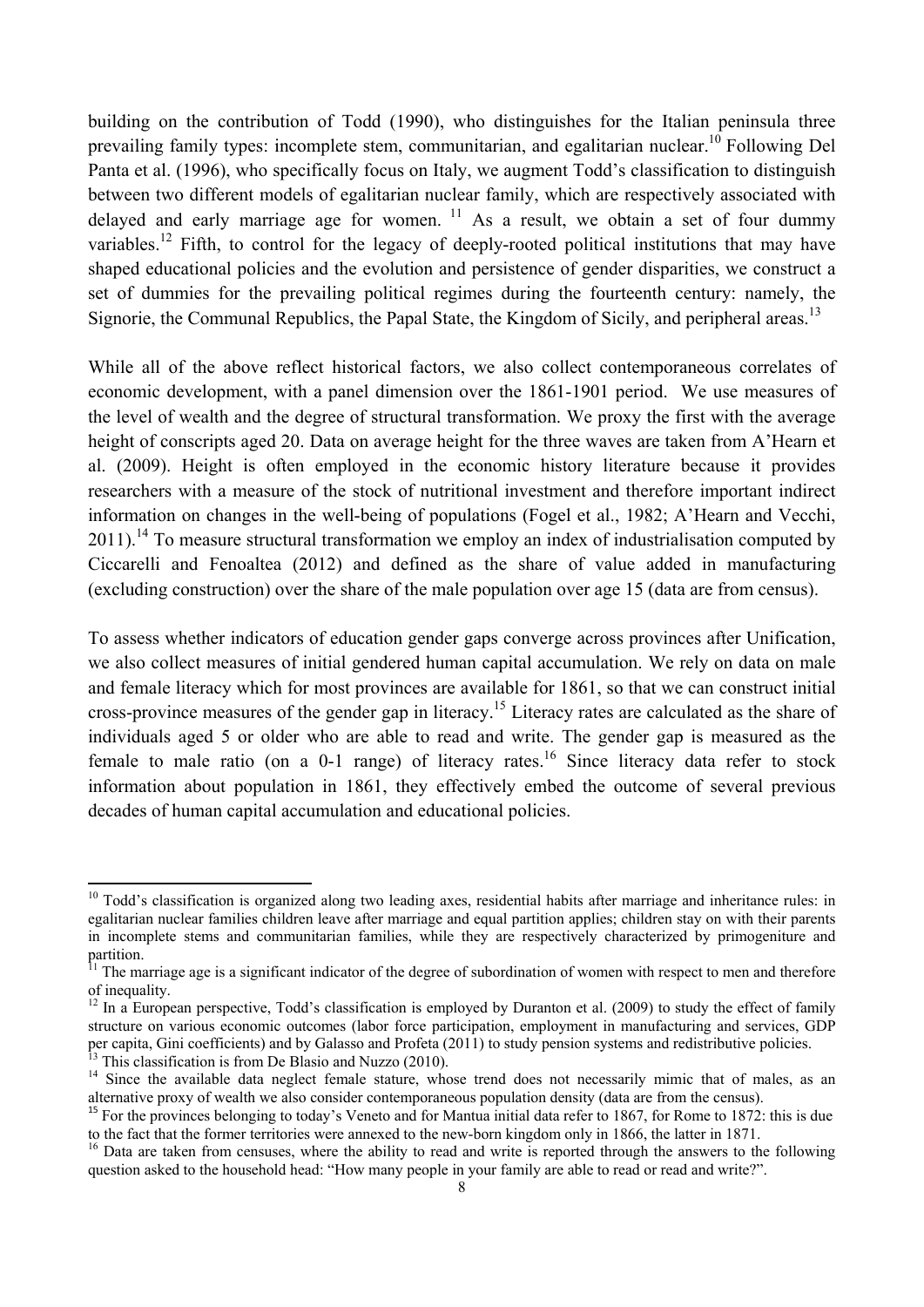More details on the definitions and sources of all variables, as well as on methodological issues, can be found in the Appendix.

Our dataset generates a set of stylized facts that can suggest preliminary hypotheses and considerations. The descriptive statistics reported in Table A1 reveal that in primary schools the average enrollment rate is 52.7 percent and the average gender gap is 0.83 (where 1 represents perfect equality). However there exists significant variation across provinces for both outcomes, ranging from 9.7 to 117.3 percent for the enrollment rate and from 0.05 to 1.51 for the gender gap.<sup>17</sup> Moreover, the picture changes considerably if one focuses on the upper primary level, with an average enrollment rate of only 4 percent and a much larger gender gap at 0.53. Figure 2 shows the time evolution of enrollment rates for boys and girls across four macro-regions, at the primary level as an aggregate. In the North West – corresponding in 1861 to the Kingdom of Sardinia and Lombardy – schooling rates are uniformly larger for boys and girls, if compared to other areas, while the gender gap is smaller. At the opposite we find the South, ruled by the Bourbons. Despite some evidence of convergence over time, the picture shows that at the end of the period the initial differences are far from eradicated.





Figure 3 illustrates the same dynamics for the upper level of primary schools, where rates are computed by dividing the number of pupils enrolled by the number of children of the relevant schooling age. Enrollment rates at the upper level are uniformly much lower, presumably because

  $17$  For some observations the ratio is larger than 1, which indicates a gender gap in favor of females.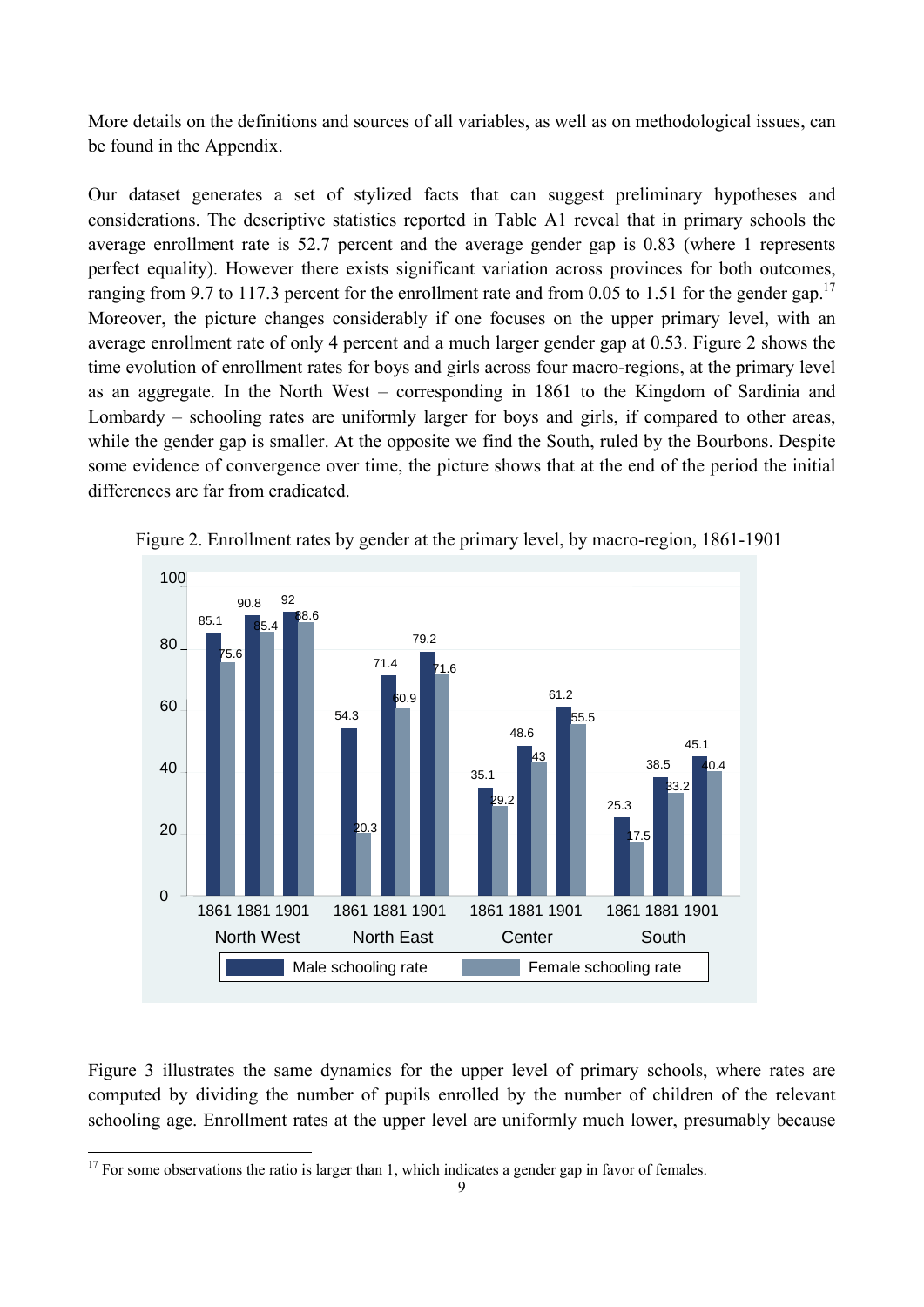this level was not mandatory. The gender gap in enrollment is also uniformly larger. North Western provinces lead again, with higher enrollments and lower gap, followed by the Centre and the North East, with the South far behind.



Figure 3. Enrollment rates by gender at the upper primary level, by macro-region, 1861-1901

If we look at regional differences in literacy rates at the beginning of the period, we find that the average literacy rate across the provinces is 23 percent, again with a striking divide between North Western territories, at 44 percent, and the rest of Italy, with the South at only 12 percent. The same pattern reappears when we distinguish between males and females: average male literacy is at about 30 percent against 16 percent for women, with pervasive territorial differences.

In an international perspective, it should be noticed that, as of 1861, the gender gap in literacy is not too far from other European countries.<sup>18</sup> A similar pattern was followed by the gap in primary enrollment: in terms of relative school attainment for boys and girls, in late nineteenth-century Italy – with 77 girls over 100 boys enrolled in primary school – outperforms Spain (60), equals the Netherlands (78), but lags behind most other countries, starting with Great Britain (95), Belgium (94), and Prussia  $(92)$ .<sup>19</sup>

 $18$  According to Cipolla (1969) the literacy differential between men and women was 14 percentage points, lower than in Spain (21) but twice that of France (7) and Prussia (5). 19 The source is MAIC (1864).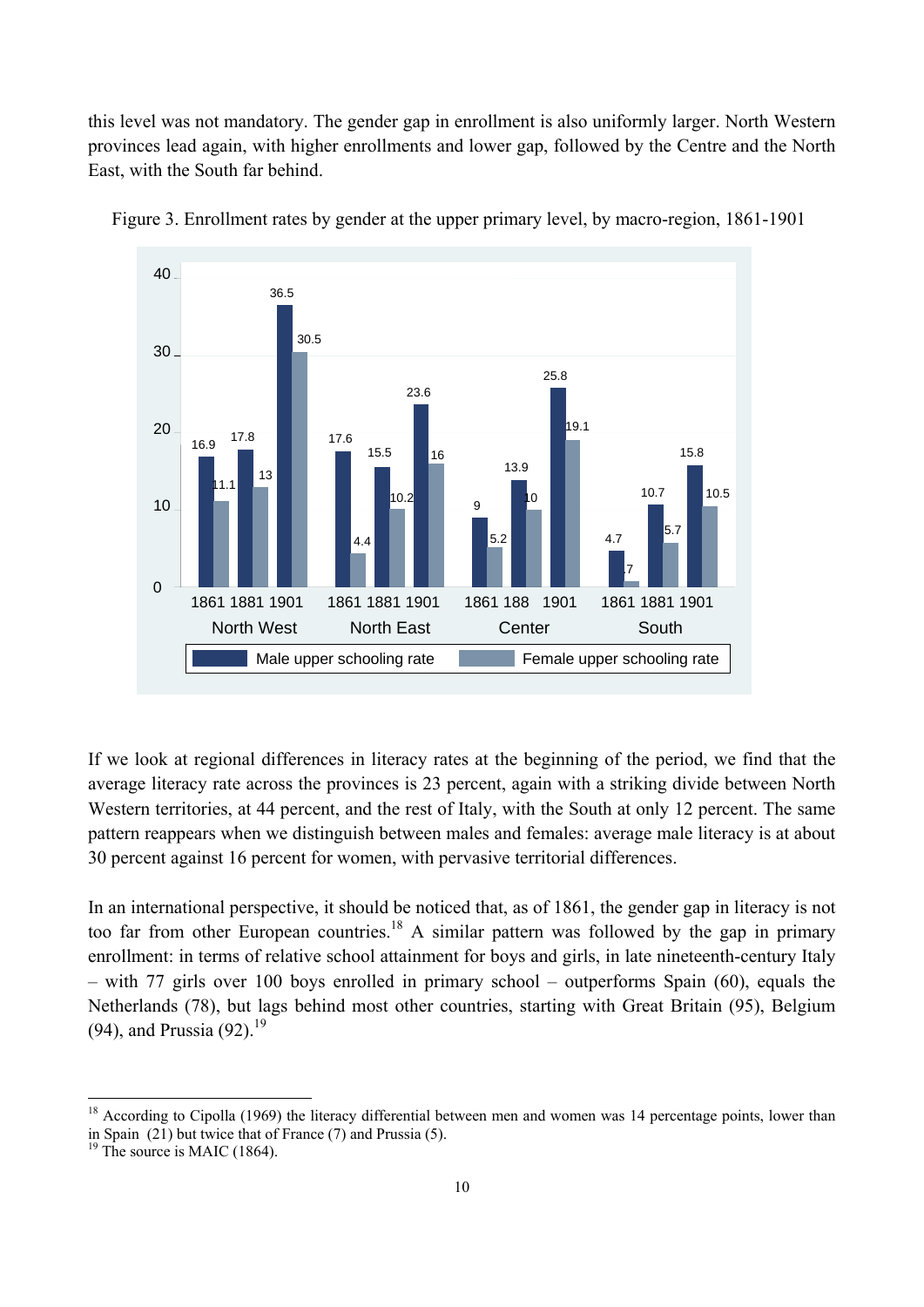In Figure 4 we illustrate the bivariate relationship between our focal variable, medieval commerce, and the education gender gap at the primary school level. The figure highlights the fact that provinces that hosted a commercial hub in the Middle Age are associated with a more advantageous condition for women throughout the period under examination and in each region.





Table 1. The education gender gap and medieval commerce, summary statistics, 1861-1901

|           | Female to male ratio |                                |          |                 | Female to male ratio                     |          | Female to male ratio |                                |              |  |
|-----------|----------------------|--------------------------------|----------|-----------------|------------------------------------------|----------|----------------------|--------------------------------|--------------|--|
|           |                      | schooling rate                 |          |                 | lower schooling rate                     |          | upper schooling rate |                                |              |  |
|           | Whole<br>sample      | Medieval<br>commercial<br>hubs | Others   | Whole<br>sample | Medieval<br>Others<br>commercial<br>hubs |          | Whole<br>sample      | Medieval<br>commercial<br>hubs | Others       |  |
| Obs       | 207                  | 108                            | 99       | 207             | 108                                      | 99       | 207                  | 108                            | 99           |  |
| Mean      | 0.833455             | 0.878014                       | 0.784845 | 0.854258        | 0.898148                                 | 0.806377 | 0.550165             | 0.625681                       | 0.467782     |  |
| Std. Dev. | 0.206254             | 0.207577                       | 0.194427 | 0.216332        | 0.210949                                 | 0.212955 | 0.269699             | 0.253365                       | 0.263946     |  |
| Min       | 0.058806             | 0.133151                       | 0.058806 | 0.045682        | 0.081783                                 | 0.045682 | $\theta$             | $\boldsymbol{0}$               | $\mathbf{0}$ |  |
| Max       | 1.515913             | 1.515913                       | 1.135    | 1.339314        | 1.339314                                 | 1.162496 | 1.326245             | 1.326245                       | 0.898016     |  |
| T-test    |                      | $0.0932***$                    |          | $0.0918***$     |                                          |          |                      | $0.158***$                     |              |  |
|           |                      | (0.028)                        |          |                 | (0.0295)                                 |          |                      | (0.036)                        |              |  |

T-test is the two-sample mean comparison test (Ha=diff≠0). Standard errors are reported in parentheses. \*, \*\*, and \*\*\* denote significance at 10%, 5%, and1% levels.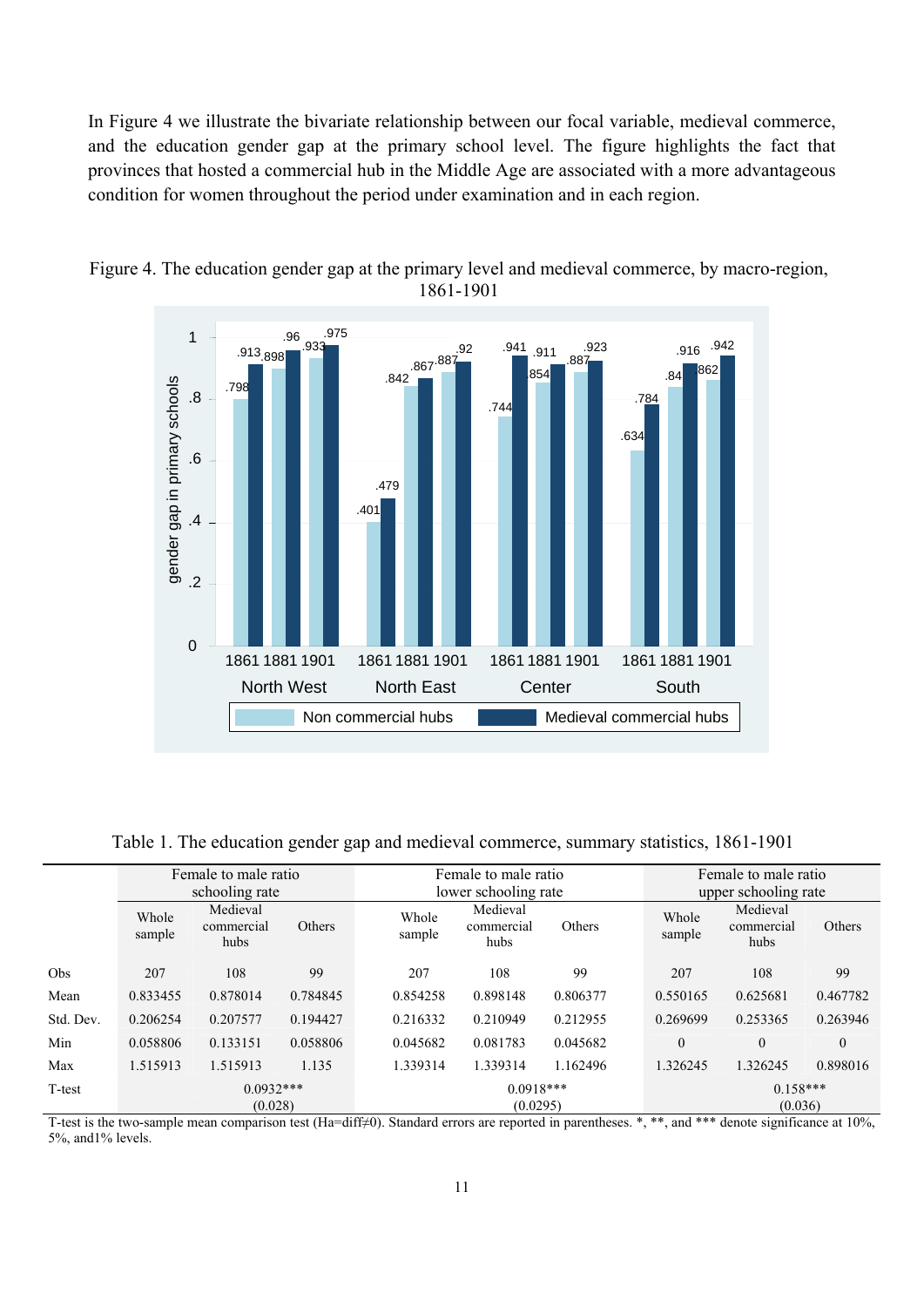Equivalently, Table 1 reports descriptive statistics for our measures of gender equality in human capital accumulation distinguishing between provinces that included a commercial center and provinces that did not. Medieval commercial hubs exhibit higher mean scores at all levels of schooling, and their superiority is especially clear at the upper primary level, whit a score of 0.63 against 0.47 for the rest of the sample. These initial observations put forth strong evidence of a relevant effect of the past legacy of trade on subsequent cultural norms regarding gender roles.

#### 4. Regression results

#### 4.1. Pooled OLS

In order to assess the determinants of education inequalities across gender at the primary school level in Italy, over the 1861-1901 period immediately following the Unification, we start in Table 2 with a set of bivariate OLS regressions on our focal variable, medieval commerce. We present three alternative dependent variables. We first examine the female to male ratio in enrollment rates at the primary level as a whole (Column 1). Enrollment rates are measured as the number of pupils of each gender over the school age (i.e., 6-12 years of age) population of the corresponding gender. Then we turn to the lower and upper primary levels taken separately (Columns 2 and 3, respectively). To be recalled is that our dependent variables should be interpreted as indexes of gender equality in education, so that a positive coefficient indicates that the corresponding regressor is associated with more gender equality and thus a smaller gender gap. The coefficient of medieval commerce is always significantly positive at 1 percent, indicating that provinces that were more closely involved with trade in the period running from the thirteenth to the fourteenth centuries exhibit a more favorable position for women in terms of education. The size of the coefficient is larger at the upper primary level, which is not surprising given that the lower level was compulsory and therefore less likely to display cross-sectional variation. In economic terms, the impact of medieval commerce is sizeable, since a one-standard-deviation increase is associated with an increase of 5.6 percentage points in the sample average of female to male ratio schooling rate. The effect is even stronger, 14.3, at the upper primary level. Qualitatively similar results are obtained in regressions including time dummies and dummies reflecting the four macro-regions, which can be interpreted as spatial fixed effects (Columns 4-6), and also adding controls for geography (i.e., latitude, longitude, access to sea, proximity to a river, and mountaineousness).<sup>20</sup> The latter set of controls is meant to capture the potential influence of factor endowments which may shape educational attainment in a gendered manner, for instance through agricultural techniques.

 $20$  In a further set of regressions, which we do not report for brevity, we also control for contemporaneous height and industrialization, which are never significant. When male height is replaced by population density similar results are obtained.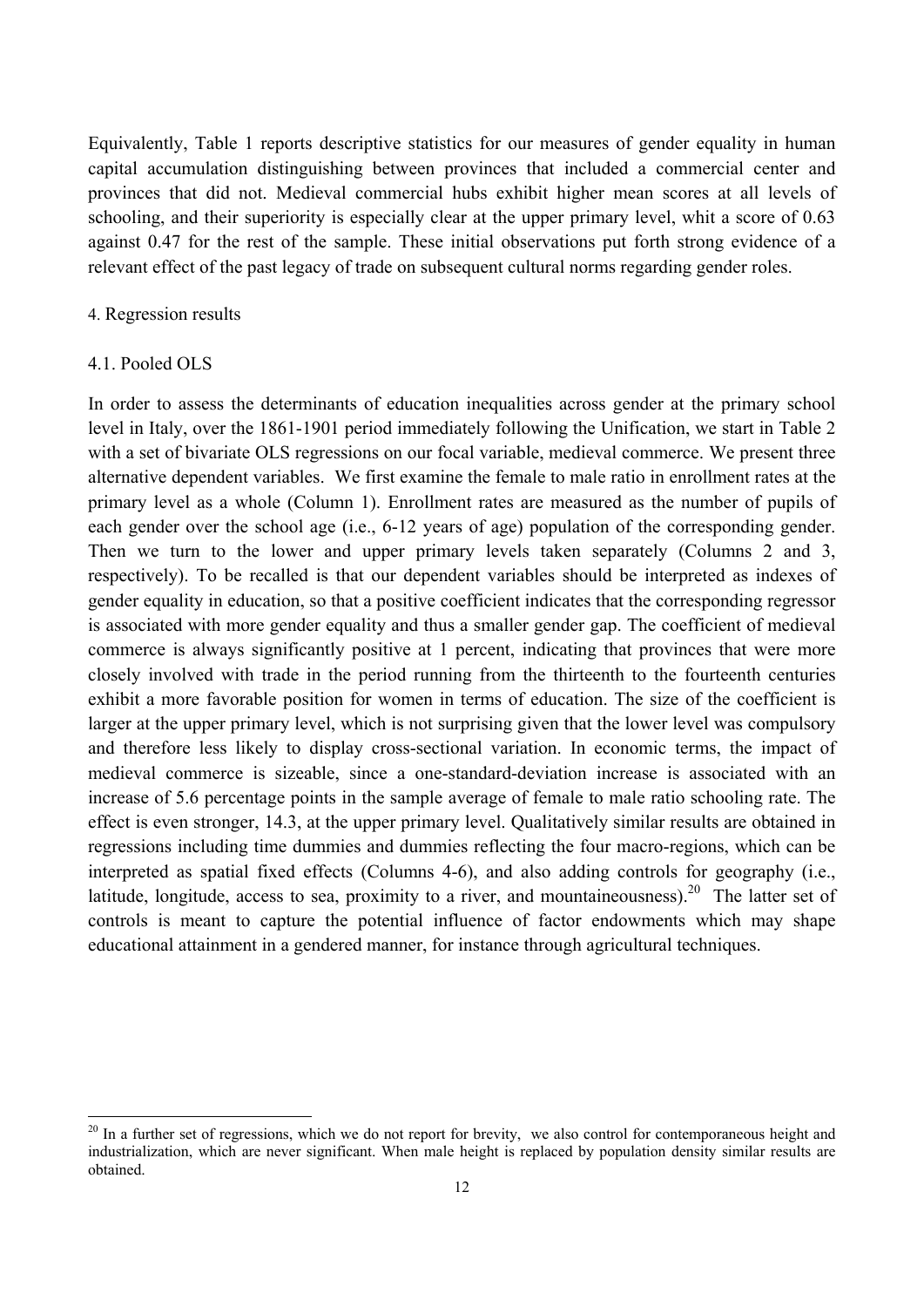| 0 ° P<br>$\ldots$<br>$\overline{C}$ |                                                                 |                         |                        |                         |                         |                        |                        |                        |                        |  |
|-------------------------------------|-----------------------------------------------------------------|-------------------------|------------------------|-------------------------|-------------------------|------------------------|------------------------|------------------------|------------------------|--|
|                                     | (1)                                                             | (2)                     | (3)                    | (4)                     | (5)                     | (6)                    | (7)                    | (8)                    | (9)                    |  |
|                                     | Dependent variable: Female to male ratio primary schooling rate |                         |                        |                         |                         |                        |                        |                        |                        |  |
|                                     | Aggregate<br>level                                              | Lower<br>level          | Upper<br>level         | Aggregate<br>level      | Lower<br>level          | Upper<br>level         | Aggregate<br>level     | Lower<br>level         | Upper<br>level         |  |
| Medieval commerce                   | $0.0932***$<br>(0.0279)                                         | $0.0918***$<br>(0.0295) | $0.158***$<br>(0.0360) | $0.0817***$<br>(0.0258) | $0.0872***$<br>(0.0278) | $0.106***$<br>(0.0237) | $0.069***$<br>(0.0265) | $0.081***$<br>(0.0309) | $0.113***$<br>(0.0240) |  |
| Years<br>Macro-regions              |                                                                 |                         |                        |                         | ✓<br>$\checkmark$       |                        | ✓<br>✓                 | ✓<br>✓                 |                        |  |
| Geography                           |                                                                 |                         |                        |                         |                         |                        | ✓                      | ✓                      | ✓                      |  |
| Obs.                                | 207                                                             | 207                     | 207                    | 207                     | 207                     | 207                    | 207                    | 207                    | 207                    |  |
| R-squared                           | 0.05                                                            | 0.05                    | 0.09                   | 0.35                    | 0.33                    | 0.61                   | 0.36                   | 0.36                   | 0.62                   |  |
| Adj. R-squared                      | 0.05                                                            | 0.04                    | 0.08                   | 0.33                    | 0.31                    | 0.60                   | 0.33                   | 0.32                   | 0.60                   |  |

Table 2. The determinants of the education gender gap, Italy, 1861-1901: pooled OLS

Robust standard errors in parentheses. \*\*\*  $p<0.01$ , \*\*  $p<0.05$ , \*  $p<0.1$ . A constant term is always included.

In Table 3 we extend our analysis by regressing the education gender gap on a number of additional, potentially confounding historical covariates. Dummies for time and macro-regions as well as geographical controls are always included. The purpose of this exercise is not meant to deny the important role of additional factors, but simply to demonstrate that the influence of medieval commerce remains strong even accounting for them. Indeed, one could argue that the level of prosperity in medieval times may have a persistent effect of subsequent gender equality, since the latter is often associated with economic progress. Likewise, the presence of an ancient university may also represent a force pushing for a cultural climate more favorable toward women's education. It has also been argued that societies with patriarchal families are associated with an inferior status of women in all realms including education. Finally, different political regimes may have implemented differentiated educational policies along the gender dimension. However, we find that after adding urban population density (Columns 1-3) and the dummies for universities (Columns 4-6), family types (Columns 7-9), and political regimes (Columns 10-12), the estimates for medieval commerce remain robust.

To further check the robustness of our results, we run several other variants of the benchmark regressions in Table 2, Columns 7-9. Rather than OLS with heteroskedasticity-robust standard errors, we run OLS regressions with Newey-West-robust (HAC) standard errors, to correct for heteroskedasticity and autocorrelation. We also modify the dependent variables, using simply the ratio of female to male enrollments, rather than the corresponding rates, and adding the ratio of female over male population of age 6-12, i.e., an (inverted) index of masculinity, as a further control. Next we estimate the same regressions over a sub-sample excluding the provinces located in Veneto and Mantua, which were part of the Austrian territories, as well as Rome.<sup>21</sup> We also employ spatial dummies for alternative geographical entities, i.e., the 12 regions defined by the

<sup>&</sup>lt;sup>21</sup> We exclude these provinces because they show missing values for a few variables in the initial wave. See the Appendix for further details.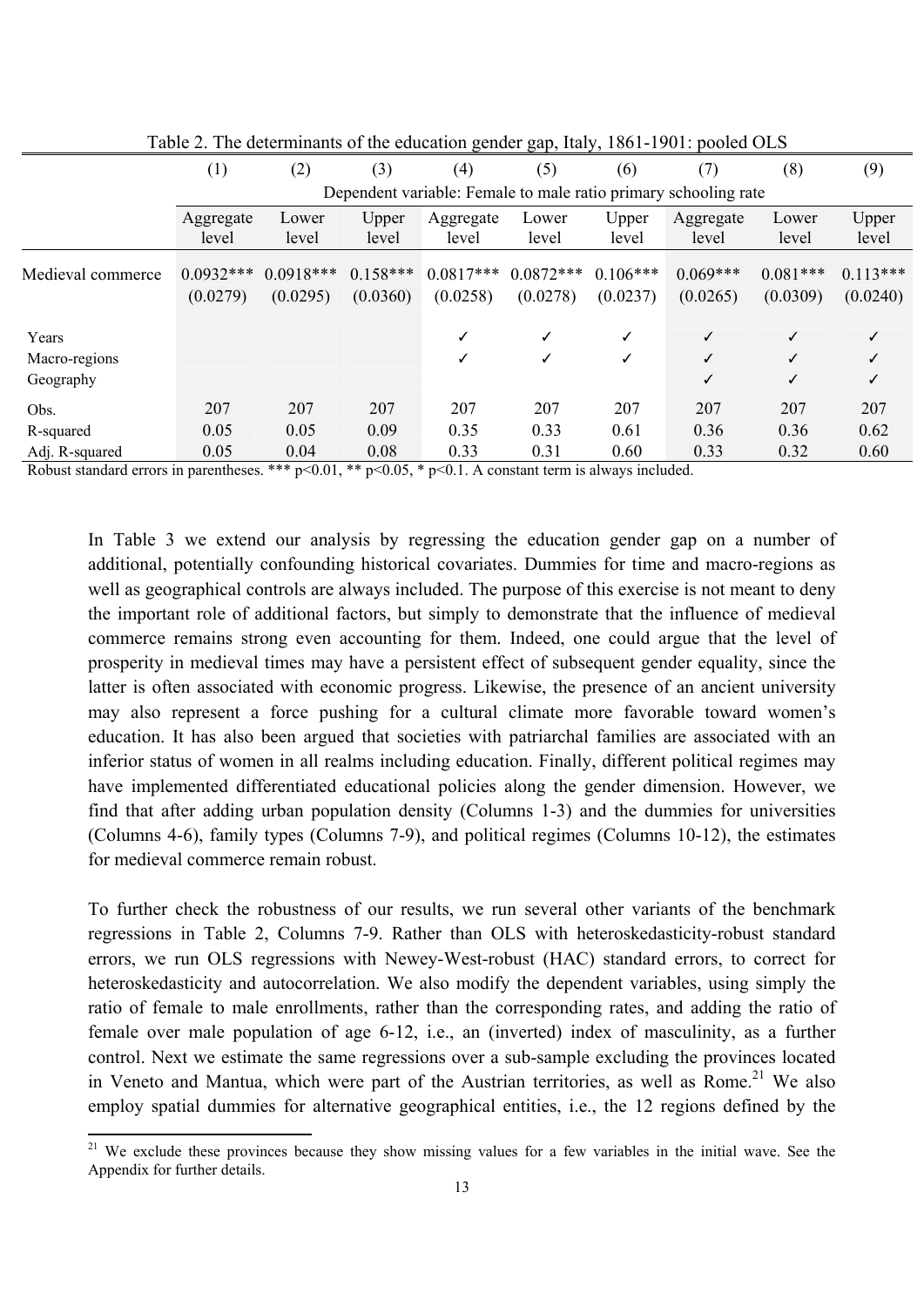1884 Inchiesta Jacini, in place of the four macro-regions. Moreover, we replace our dummies for medieval political regimes with dummies reflecting the pre-Unification main ruling dynasties, i.e., Savoys, Habsburgs, Pope, and Bourbons, with the 1815-1861 period as a reference. The same beneficial role of medieval commerce for women's education is always confirmed. Finally, to control for omitted variables and measurement errors, we also run a set of regressions where medieval commerce is instrumented with urban population density and medieval university: medieval commerce remains significant but the Hausman test does not reject the null so that the OLS estimates are to be preferred. For brevity, we do not report these additional regressions.

|                   | (1)       | (2)                | (3)          | $\left(4\right)$                                                | (5)   | (6)                   | (7)       | (8)      | (9)      | (10)                                                                                    | (11)     | (12)       |
|-------------------|-----------|--------------------|--------------|-----------------------------------------------------------------|-------|-----------------------|-----------|----------|----------|-----------------------------------------------------------------------------------------|----------|------------|
|                   |           |                    |              | Dependent variable: Female to male ratio primary schooling rate |       |                       |           |          |          |                                                                                         |          |            |
|                   | Aggregate | Lower              | Upper        | Aggregate                                                       | Lower | Upper                 | Aggregate | Lower    | Upper    | Aggregate                                                                               | Lower    | Upper      |
|                   | level     | level              | level        | level                                                           | level | level                 | level     | level    | level    | level                                                                                   | level    | level      |
| Medieval          |           | $0.0619**0.0722**$ | $0.112***$   |                                                                 |       |                       |           |          |          | $0.0647**$ $0.0796**$ $0.103***$ $0.0655**$ $0.0796**$ $0.110***$ $0.0697**$ $0.083***$ |          | $0.115***$ |
| commerce          | (0.0287)  | (0.0330)           | (0.0272)     | (0.0291)                                                        |       | $(0.0343)$ $(0.0267)$ | (0.0265)  | (0.0327) | (0.0238) | (0.0270)                                                                                | (0.0318) | (0.0237)   |
|                   |           |                    |              |                                                                 |       |                       |           |          |          |                                                                                         |          |            |
|                   |           |                    |              |                                                                 |       |                       |           |          |          |                                                                                         |          |            |
| Urban density     |           |                    | ✓            |                                                                 |       |                       |           |          |          |                                                                                         |          |            |
| University        |           |                    |              | ✓                                                               |       |                       |           |          |          |                                                                                         |          |            |
| Family types      |           |                    |              |                                                                 |       |                       |           |          | ✓        |                                                                                         |          |            |
| Political regimes |           |                    |              |                                                                 |       |                       |           |          |          |                                                                                         | ✓        |            |
|                   |           |                    |              |                                                                 |       |                       |           |          |          |                                                                                         |          |            |
| Years             |           | ✓                  | ✓            |                                                                 |       |                       |           | ✓        | ✓        |                                                                                         |          |            |
| Macro-regions     | ✓         | ✓                  | $\checkmark$ | ✓                                                               |       | ✓                     | ✓         | ✓        | ✓        |                                                                                         | ✓        |            |
| Geography         | ✓         | ✓                  | ✓            | ✓                                                               |       | ✓                     | ✓         | ✓        | ✓        |                                                                                         | ✓        |            |
|                   |           |                    |              |                                                                 |       |                       |           |          |          |                                                                                         |          |            |
| Observations      | 207       | 207                | 207          | 207                                                             | 207   | 207                   | 207       | 207      | 207      | 207                                                                                     | 207      | 207        |
| R-squared         | 0.36      | 0.36               | 0.62         | 0.37                                                            | 0.36  | 0.62                  | 0.44      | 0.42     | 0.64     | 0.37                                                                                    | 0.36     | 0.62       |
| Adj. R-squared    | 0.33      | 0.32               | 0.60         | 0.33                                                            | 0.32  | 0.60                  | 0.40      | 0.37     | 0.61     | 0.32                                                                                    | 0.31     | 0.59       |

Table 3. The determinants of the education gender gap, Italy, 1861-1901: additional covariates

Robust standard errors in parentheses. \*\*\*  $p<0.01$ , \*\*  $p<0.05$ , \*  $p<0.1$ . A constant term is always included.

A general conclusion we can derive is that, over the first decades after Unification, after controlling for a comprehensive set of long-term determinants reflecting geographic, economic, cultural, and political differences, the evolution of gender inequalities in education is significantly influenced by medieval commerce, particularly at the upper, non-compulsory level.

#### 4.2. Dynamics

As previously illustrated, the period under investigation witnesses a process of convergence across provinces in terms of educational attainment. To investigate whether the legacy of medieval commerce has persisted within the convergence process, we perform a number of further checks. First, in Table 4 we take a step back and, rather than pooling our data over the entire period, we run bivariate OLS regressions over a cross section of provinces for each of the available years in the sample, i.e., 1861, 1881, and 1901, in parsimonious specifications including only macro-regional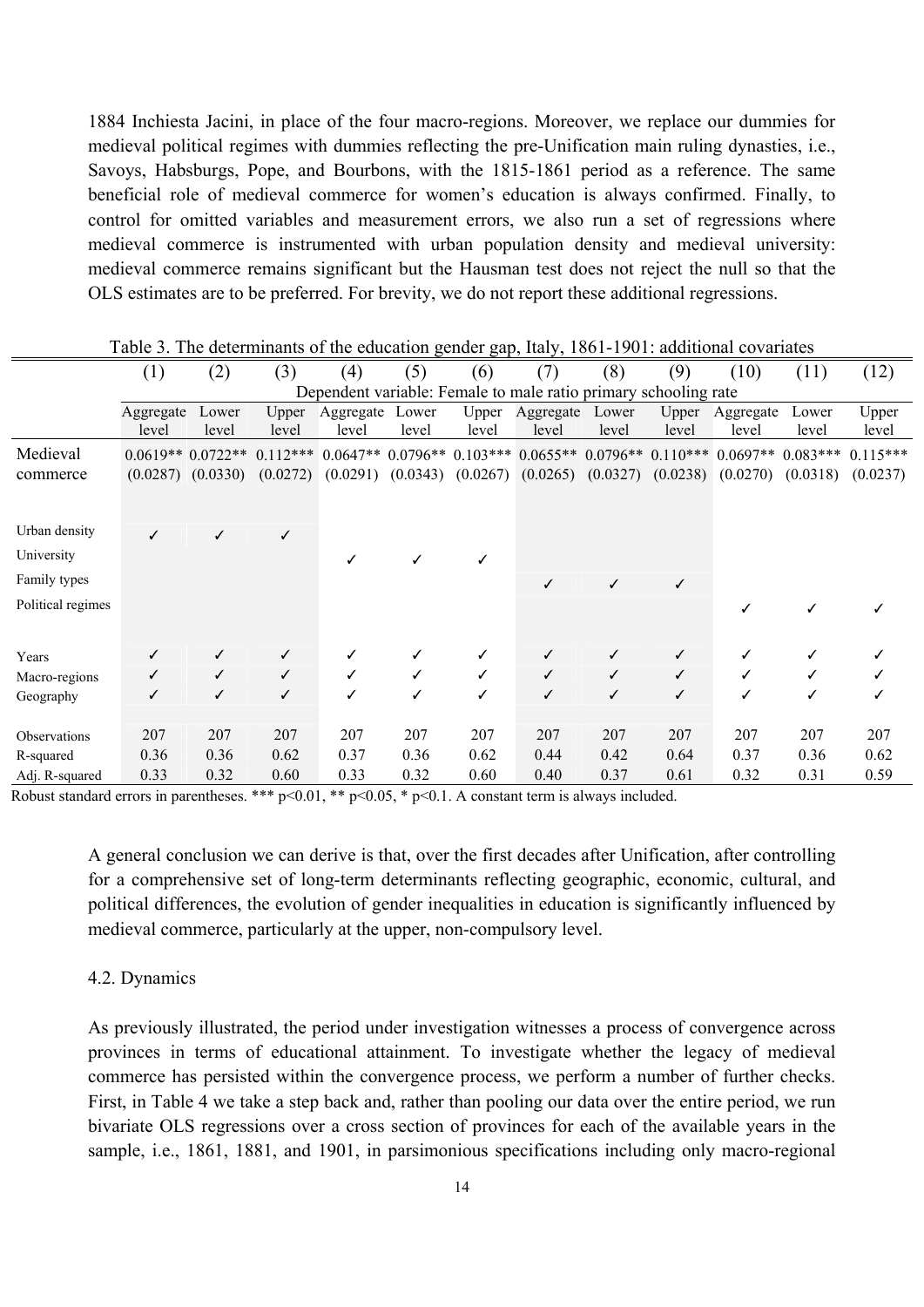dummies (for direct comparison with Table 2). Inspection of the coefficients of medieval commerce confirms its significance over each cross section, despite the fact that its influence tends to decline through time. This trend is particularly clear-cut for the upper level, whose coefficient's size declines steadily and also loses significance in 1901, consistently with the evidence reporting substantial convergence in education outcomes across Italian provinces after Unification.

Table 4. The evolution of the education gender gap, Italy, 1861-1901: bivariate cross-sectional OLS (1) (2) (3) (4) (5) (6) (7) (8) (9)

|                   | Dependent variable: Female to male ratio primary schooling rate |                      |                        |                        |                        |                         |                        |                        |                       |  |  |
|-------------------|-----------------------------------------------------------------|----------------------|------------------------|------------------------|------------------------|-------------------------|------------------------|------------------------|-----------------------|--|--|
|                   |                                                                 | 1861                 |                        |                        | 1881                   |                         | 1901                   |                        |                       |  |  |
|                   | Aggregate<br>level                                              | Lower<br>level       | Upper<br>level         | Aggregate<br>level     | Lower<br>level         | Upper<br>level          | Aggregate<br>level     | Lower<br>level         | Upper<br>level        |  |  |
| Medieval commerce | $0.136**$<br>(0.0627)                                           | $0.126*$<br>(0.0660) | $0.167***$<br>(0.0518) | $0.0566**$<br>(0.0258) | $0.0814**$<br>(0.0369) | $0.0978***$<br>(0.0328) | $0.0523**$<br>(0.0248) | $0.0536**$<br>(0.0254) | $0.0542*$<br>(0.0322) |  |  |
| Macro-regions     | $\checkmark$                                                    | $\checkmark$         | ✓                      | ✓                      | ✓                      | ✓                       | $\checkmark$           | $\checkmark$           | ✓                     |  |  |
| Obs.              | 69                                                              | 69                   | 69                     | 69                     | 69                     | 69                      | 69                     | 69                     | 69                    |  |  |
| R-squared         | 0.38                                                            | 0.35                 | 0.50                   | 0.17                   | 0.17                   | 0.39                    | 0.14                   | 0.11                   | 0.27                  |  |  |
| Adj. R-squared    | 0.34                                                            | 0.31                 | 0.47                   | 0.11                   | 0.12                   | 0.35                    | 0.08                   | 0.06                   | 0.23                  |  |  |

Robust standard errors in parentheses. \*\*\*  $p<0.01$ , \*\*  $p<0.05$ , \*  $p<0.1$ . A constant term is always included.

|                               | (1)                | (2)            | (3)          | (4)                | (5)                                                             | (6)            |  |
|-------------------------------|--------------------|----------------|--------------|--------------------|-----------------------------------------------------------------|----------------|--|
|                               |                    |                |              |                    | Dependent variable: Female to male ratio primary schooling rate |                |  |
|                               | Aggregate<br>level | Lower<br>level | Upper level  | Aggregate<br>level | Lower<br>level                                                  | Upper<br>level |  |
|                               |                    |                |              |                    |                                                                 |                |  |
| Medieval commerce             | $0.128**$          | $0.132**$      | $0.178***$   | 0.0252             | 0.0367                                                          | $0.0816***$    |  |
|                               | (0.0520)           | (0.0556)       | (0.0438)     | (0.0239)           | (0.0282)                                                        | (0.0232)       |  |
| Medieval commerce * Years     | ✓                  | ✓              | $\checkmark$ |                    |                                                                 |                |  |
| Initial gender gap (literacy) |                    |                |              | ✓                  |                                                                 |                |  |
| Years                         |                    |                |              |                    |                                                                 |                |  |
| Macro-regions                 |                    |                |              |                    |                                                                 |                |  |
| Geography                     | ✓                  | ✓              | $\checkmark$ |                    |                                                                 |                |  |
| <b>Observations</b>           | 207                | 207            | 207          | 207                | 207                                                             | 207            |  |
| R-squared                     | 0.38               | 0.37           | 0.63         | 0.48               | 0.46                                                            | 0.66           |  |
| Adj. R-squared                | 0.34               | 0.32           | 0.61         | 0.45               | 0.43                                                            | 0.64           |  |

Table 5. The evolution of the education gender gap, Italy, 1861-1901: pooled OLS

Robust standard errors in parentheses. \*\*\*  $p<0.01$ , \*\*  $p<0.05$ , \*  $p<0.1$ . A constant term is always included.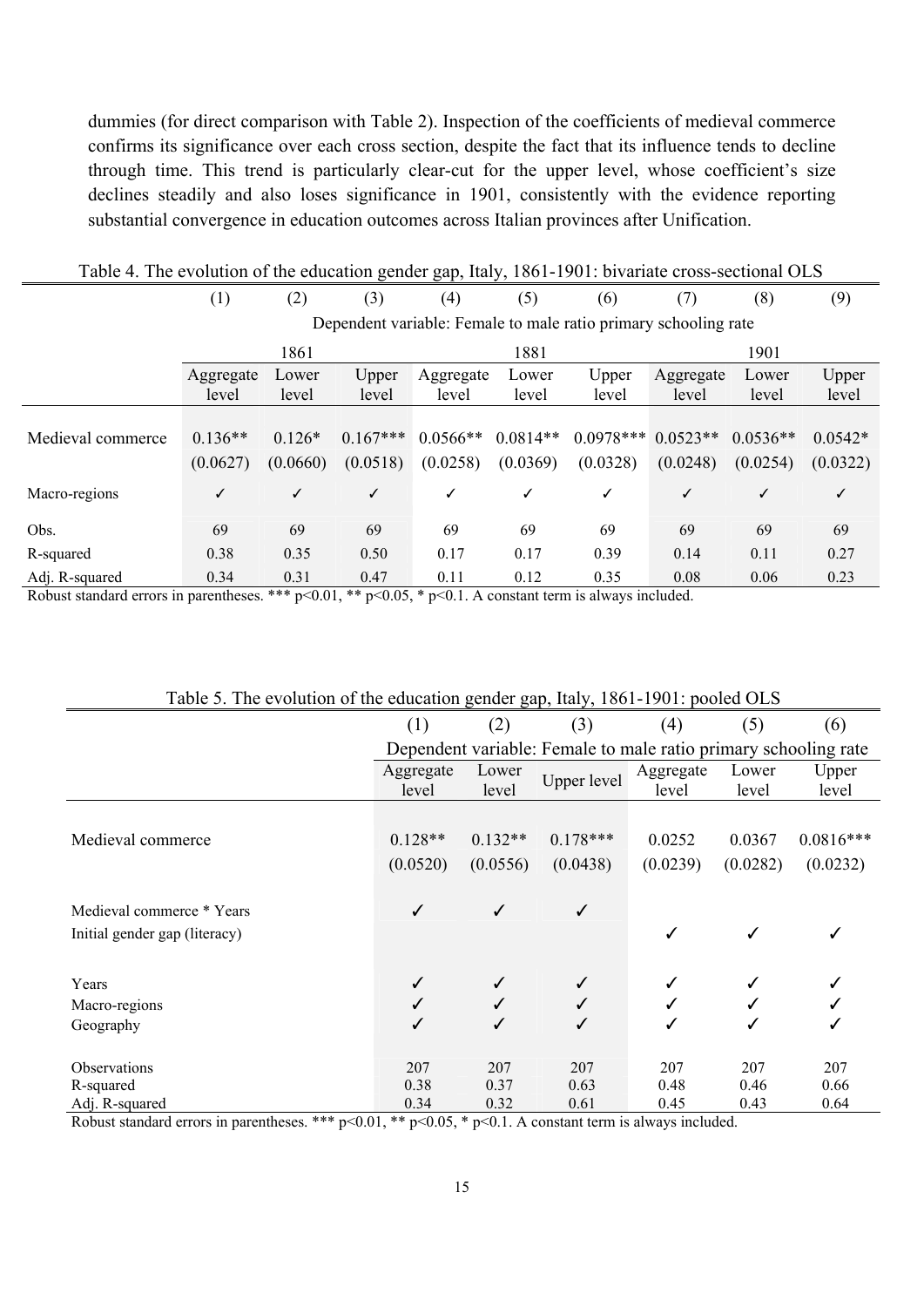In Table 5 we return to pooled specifications and in the first set of regressions (Columns 1-3) we add a set of interactions between medieval commerce and the time dummies. The significantly negative coefficient of some of the interactions confirms the results obtained in Table 4, i.e., the influence of medieval commerce is lasting but gradually declining. Next in Columns 4-6 we focus more specifically on the convergence process for the education gap, by adding the 1861 gender gap in literacy, which can be interpreted as a measure of the initial endowment in human capital as well as of gender role norms and beliefs. The fact that its coefficient is highly significant and positive signals the presence of persistence of gender disparities across provinces at the education level. In this specification the coefficient of medieval commerce remains significant only at the upper level, pointing again at a closing of the gap.<sup>22</sup>

#### 4.3. Schooling

Despite the fact that our results so far point at a powerful influence of medieval commerce on relative female attainment up to the beginning of the twentieth century, one may wonder whether medieval commerce might have had an influence not only on the gender gap, but more generally on overall schooling. In order to verify whether indeed medieval commerce affected male and female enrollment differently, we now turn to the determinants of schooling. Results are presented in Table 6. In Columns 1-3 we start with three separate measures of the schooling rate: the primary schooling rate is measured as the number of pupils enrolled in primary schools over the population of age 6-12; the lower and upper primary schooling rates are the number of pupils enrolled in lower and upper primary schools, in both cases over the population of age 6-12 (since disaggregated data by age sub-classes are not available at the provincial level). We find that medieval commerce now displays an insignificant coefficient, suggesting that the influence it exerts on female vs. male education up to 1901 has something to do with its peculiar gendered effect. To further explore the gendered effect of medieval commerce on education, we also run separate regressions where the dependent variables are female and male primary enrollment (Columns 4-5) and again commerce is not significant for either dependent variable, even though its coefficient is positive for females and negative for males. The same is true in unreported regressions where the dependent variable is disaggregated between the lower and upper primary level. Controlling for economic development (measured by height and industrialization) yields identical results.

 $22$  Significance is retained also at the lower level when we employ a different source for initial literacy, i.e., data from wedding registers rather than census data.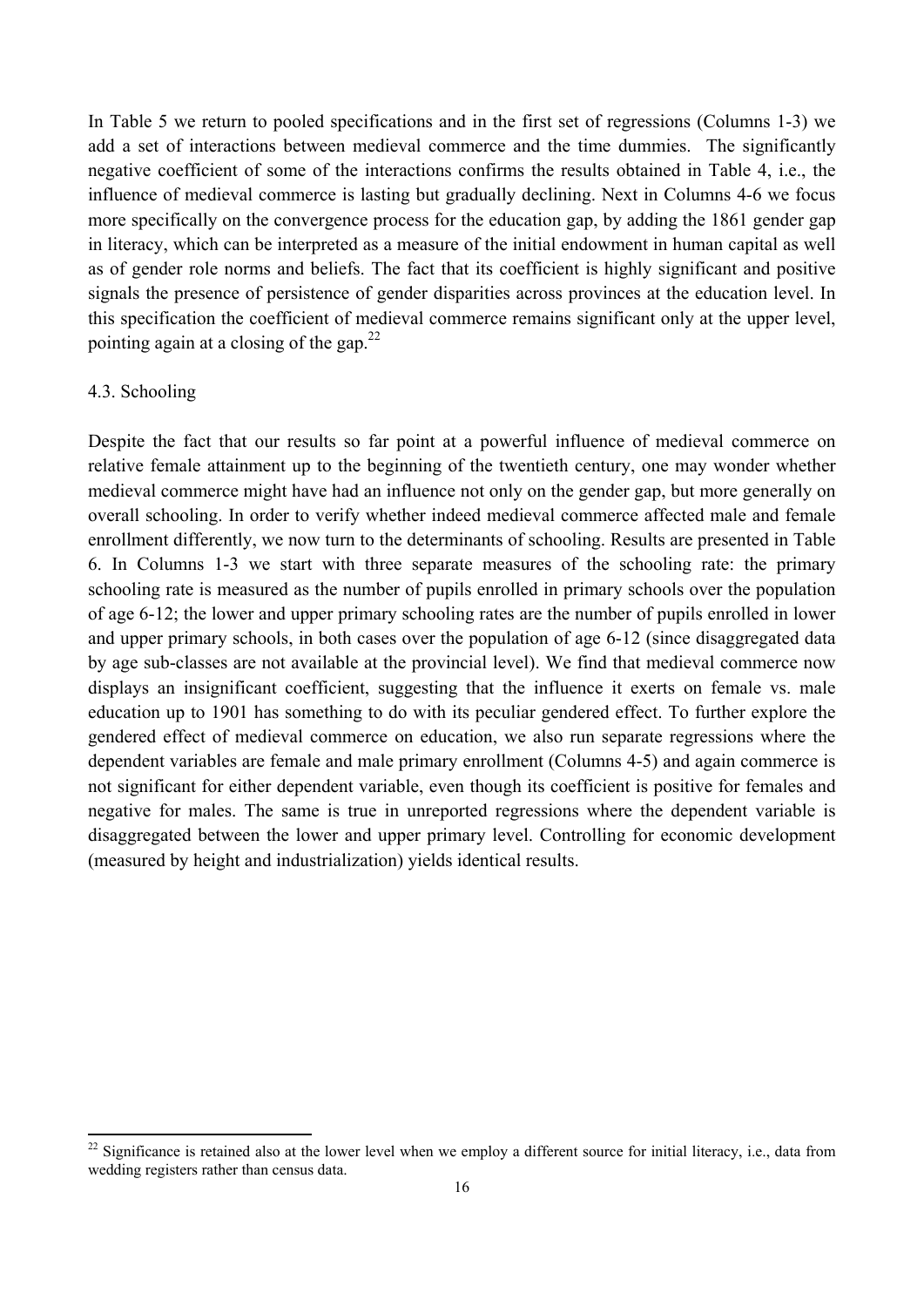|                     | (1)                | $\mathbf{2}^{\circ}$ | 3)             | (4)                                        | (5)     |
|---------------------|--------------------|----------------------|----------------|--------------------------------------------|---------|
|                     |                    |                      |                | Dependent variable: Primary schooling rate |         |
|                     | Aggregate<br>level | Lower<br>level       | Upper<br>level | Male                                       | Female  |
|                     |                    |                      |                |                                            |         |
| Medieval commerce   | 1.287              | 1.004                | 0.0554         | $-0.317$                                   | 2.881   |
|                     | (1.527)            | (1.586)              | (0.441)        | (1.613)                                    | (1.776) |
|                     |                    |                      |                |                                            |         |
| Years               | ✓                  | ✓                    | ✓              | ✓                                          |         |
| Macro-regions       | ✓                  | ✓                    | ✓              |                                            |         |
| Geography           | ✓                  | ✓                    | ✓              |                                            |         |
|                     |                    |                      |                |                                            |         |
| <b>Observations</b> | 207                | 207                  | 207            | 207                                        | 207     |
| R-squared           | 0.85               | 0.83                 | 0.51           | 0.84                                       | 0.81    |
| Adj. R-squared      | 0.84               | 0.82                 | 0.48           | 0.84                                       | 0.79    |

Table 6. The determinants of schooling, Italy, 1861-1901: pooled OLS

Robust standard errors in parentheses. \*\*\*  $p<0.01$ , \*\*  $p<0.05$ , \*  $p<0.1$ . A constant term is always included.

#### 5. Commerce, the gap, and educational policies

While the evidence so far presented strongly confirms the presence of a relationship between medieval commerce and the education gender gap in post-Unification Italy, in this section we try to identify the channel through which this influence materializes. For the reasons previously explained, our guess is that in merchant communities women received more and better education, both formally and informally. In the absence of detailed data on gendered human capital accumulation during the centuries running between the expansion of trade and Italy's Unification, we will argue that the channel of persistence is to be found in educational policies and their evolution, and in particular in their sudden change after Unification. Our previous estimates show that the effect of medieval commerce, despite being very strong nearly six centuries after its development, is quickly declining over our 40-year sample. This pattern suggests that new and countervailing forces must have been at work after 1861. The single most important event occurring at this critical juncture is indeed the political Unification of the country and the associated adoption and implementation of national educational policies. The primary goal of these policies was indeed the removal of disparities across regions and between genders.

To understand the depth of the innovation introduced with the imposition of compulsory primary education for boys and girls, in this brief narrative we summarize the processes that shaped the evolution of human capital accumulation through the educational system before and after Italy's Unification.

The period immediately preceding Unification, often referred to as Risorgimento, runs from the end of the Napoleonic era in 1815 until 1871 (when Rome becomes the capital). The Unification of Italy represents a key event in the geopolitics of Europe (Dincecco et al., 2011). Before this historical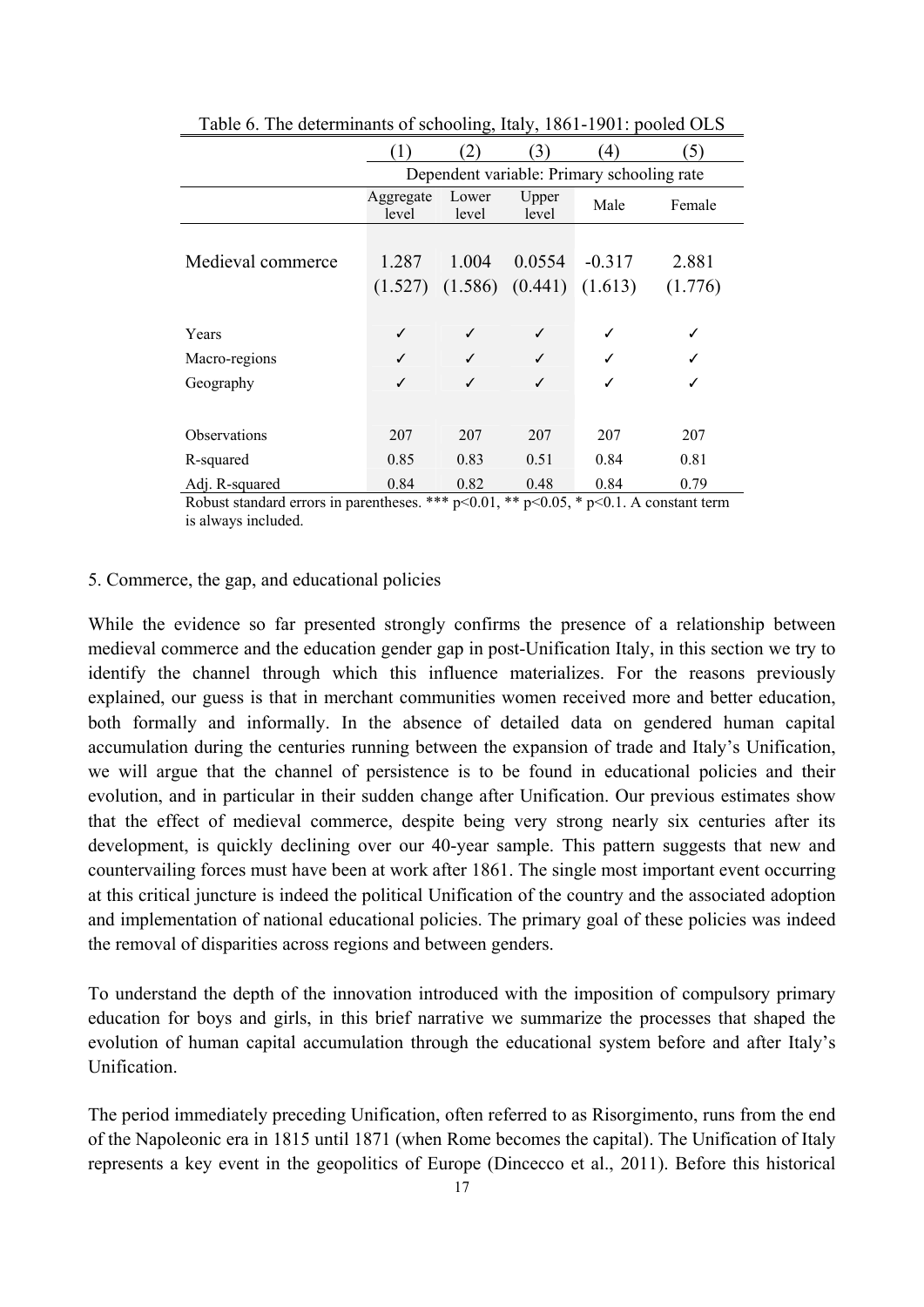turning point Italy was divided among four main dynasties: the Savoys, ruling in the North West, i.e., in Piedmont, Liguria, and Sardinia; the Habsburgs, holding direct control over the Lombardy-Venetia in the North East, as part of the Austrian Empire, as well as indirect control over the Granduchy of Tuscany and other minor Duchies nearby; the Pope, reigning over Rome and the Center South; and the Bourbons, in charge of the South and the Duchy of Lucca. To be noticed is the partial overlap between these dynasties and the medieval political regimes previously considered.

The pervasive regional differentiation in the institutional and cultural background inherited from Risorgimento represents the initial condition over which the Kingdom of Italy is established. Pre-Unitary states presented deep differences along several dimensions, including literacy and schooling attainment, partially as a consequence of educational policies (A'Hearn et al., 2011). For instance, if in Lombardy-Venetia schooling was compulsory until age 12 and the Kingdom of Sardinia implemented a long-term plan to regulate the educational system, in the Papal and Bourbons' territories no such policies were present. In some areas of the peninsula there was not even a minimum of what primary school ought to transmit to pupils: rather than being concerned with reading, writing and the first notions of maths, in many cases it reduced to religion and, for girls, knitting, and sewing.<sup>23</sup> In other cases teachers were illiterate (De Mauro, 1963). Female education was largely neglected (Serristori, 1842) in most areas, with the exception of Lombardy, Rome, and the Duchy of Parma and Piacenza (Vigo, 1971). In the eve of Unification only 27 percent of the adult population, that is only 5 over 22 millions of Italians, were able to read. Only Piedmont and Lombardy showed literacy rates over 40 percent in line with neighbouring countries (A'Hearn et al., 2011).

At the very beginning of the Unification process, the 1859 Casati Law disciplined the school system by introducing an initial compulsory two-year level (extended to three years in 1877 by the Coppino Law) and a subsequent two-year level (Bertocchi and Spagat, 1997; Zamagni, 2002; Bertola and Sestito, 2011). The Casati Law was explicitly inspired by the Prussian system of nationally directed education. The presence of free schools for boys and girls was made mandatory for the local authorities, in the effort to erase the regional differences inherited from the pre-Unitary polities and the differential supply and quality of primary schools. These policies proved effective and contributed to a substantial decline, together with a regional convergence, of the gender gap in education by the end of the nineteenth century. By 1901, as shown by our analysis, the long-term influence of medieval commerce was indeed significantly reduced. The fact that the imposition of compulsory primary education marks the decline of the influence of medieval commerce thus suggests that its channel of persistence did run through the larger provision of education for girls in commercial centers.

 $^{23}$  The so-called "lavori donneschi", i.e., "women's work", continued to be one of the main subjects taught in upper primary schools to girls compared to geometry and technical drawing for boys (Incatasciato, 1978). This gendered distinction in the content of schooling was abrogated only after World War II.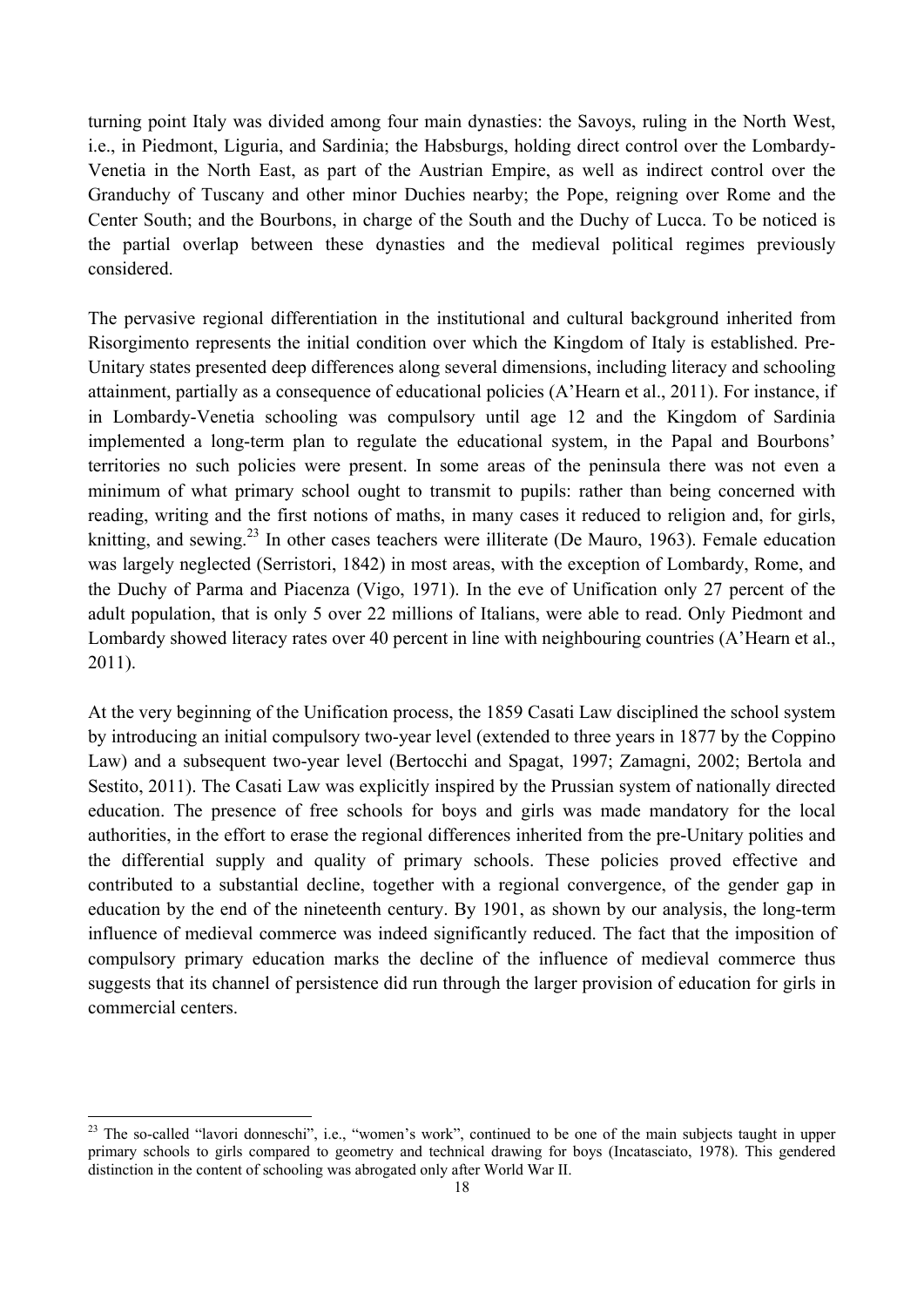#### 6. Conclusion

This work has explored the empirical determinants of the education gender gap in Italy and its evolution in historical perspective. Thus, it represents an advancement within the literature about long-term persistence of deeply-rooted factors of economic and social development. This investigation has been made possible through a newly-assembled dataset that covers a sample of Italian provinces in the 1861-1901 period, i.e., the initial forty years after the country's Unification.

In our search for the determinants of the education gender gap, after controlling for historical factors reflecting the economic, geopolitical, and sociological conditions of medieval Italy, we find robust evidence that the cross-sectional variation of the education gender gap within Italian provinces, throughout the entire 1861-1901 period, is influenced by the medieval pattern of commerce, along the routes that connected Italian cities among themselves and with the rest of the world. The effect of medieval commerce is particularly strong at the non-compulsory, upper primary level. The empirical link we uncover suggests that having a past as a medieval commercial hub might have created the favourable preconditions for the transformation of the mentality concerning the role of women in society, ending up in a more egalitarian set of beliefs transmitted through generations.

A parallel investigation of the determinants of schooling reveals that medieval commerce is no longer a significant determinant, which points to its peculiar influence not so much on overall human capital accumulation but rather on its gendered components. Exploring the convergence process that characterizes the post-Unification period, we find the medieval commerce has a persistent but declining influence over the education gender gap, which suggests that its channel of transmission was the larger provision of education for girls in commercial centers: once compulsory schooling is imposed at the national level at Unification, its long-term influence quickly dissipates in the span of only four decades.

Italy's Unification occurred over a century and a half ago: while the evidence we present refers to the initial forty years, gender equality in education is currently established at the compulsory schooling level, and even reversed for the younger cohorts at the college level. However, in the developing world, discrimination towards girls with respect to educational opportunities is still amply documented, to the point that gender equality in education is one of the eight Millennium Development Goals. This confirms the relevance of our research agenda also for contemporaneous policy actions.

#### References

Acemoglu, D., Autor, D.H., Lyle, D., 2004. Women, War, and Wages: The Effect of Female Labor Supply on the Wage Structure at Midcentury. Journal of Political Economy 112, 497-551.

A'Hearn, B., Auria, C., Vecchi, G., 2011. Istruzione. In Vecchi, G. (ed.), In Ricchezza e in Povertà: Il Benessere degli Italiani dall'Unità a Oggi. Il Mulino, Bologna. 159-206.

A'Hearn, B., Peracchi, F., Vecchi, G., 2009. Height and the Normal Distribution: Evidence from Italian Military Data. Demography 46, 1-25.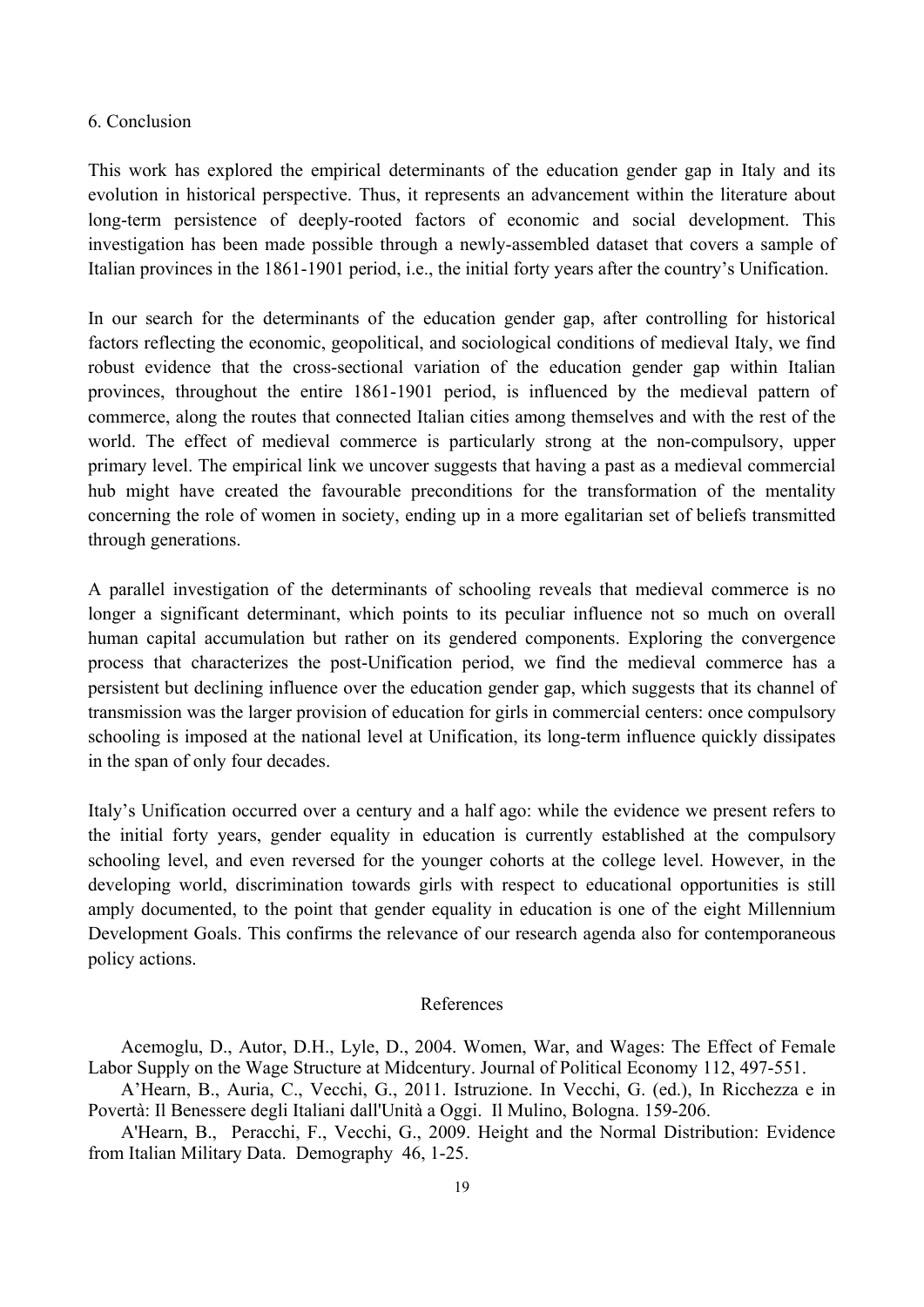Alesina, A.F., Giuliano, P., Nunn, N., 2011. On the Origins of Gender Roles: Women and the Plough. Quarterly Journal of Economics, forthcoming.

Atlante Storico Treccani, 2007. Istituto della Enciclopedia Italiana, Rome.

Becker, S.O., Wößmann, L., 2008. Luther and the Girls: Religious Denomination and the Female Education Gap in Nineteenth-century Prussia. Scandinavian Journal of Economics 110, 777-805.

Benavot, A., Riddle, P., 1988. The Expansion of Primary Education, 1870-1940: Trends and Issues. Sociology of Education 61, 191-210.

Bertocchi, G., 2011. The Enfranchisement of Women and the Welfare State. European Economic Review 55, 535-553.

Bertocchi, G., Brunetti, M., Torricelli, C., 2012. Is It Money or Brains? The Determinants of Intra-Family Decision Power. CEPR Discussion Paper No. 9017.

Bertocchi, G., Spagat, M., 1997. Il Ruolo dei Licei e delle Scuole Tecnico-Professionali tra Progresso Tecnologico, Conflitto Sociale e Sviluppo Economico. In Rossi, N. (ed.), L'Istruzione in Italia: Solo un Pezzo di Carta? Il Mulino, Bologna. 421-459.

Bertola, G., Sestito, P., 2011. A Comparative Perspective on Italy's Human Capital Accumulation. Bank of Italy Economic History Working Papers No. 6.

Boccaccio, G., 1972. The Decameron. McWilliam, G. H. (transl.). Penguin Books, London.

Boserup, E., 1970. Woman's Role in Economic Development. George Allen and Unwin Ltd., London.

Bozzano, M., 2012. Assessing Gender Inequality among Italian Regions: The Italian Gender Gap Index. University of Pavia, Department of Economics and Quantitative Methods, Quaderni di Dipartimento No. 174.

Buonazia, G., 1870. Documenti sulla Istruzione Elementare del Regno d'Italia, Parte II. Eredi Botta, Florence.

Byrne, J., 1996. Crafting the Merchant's Wife's Tale: Historians and the Domestic Rhetoric in the Correspondence of Margherita Datini (1360-1425). Journals of the Georgia Association of Historians 17, 1-17.

Cantoni, D., Yuchtman, N., 2012. Medieval Universities, Legal Institutions, and the Commercial Revolution. NBER Working Papers No. 17979.

Ciccarelli, C., Fenoaltea, S., 2012. Through the Magnifying Glass: Provincial Aspects of Industrial Growth in Post-Unification Italy. Economic History Review, forthcoming.

Cipolla, C.M., 1969. Literacy and Development in the West. Penguin Books, Harmondsworth.

Crabb, A., 2007. "If I Could Write": Margherita Datini and Letter Writing, 1385–1410. Renaissance Quarterly 60, 1170-1206.

De Blasio, G., Nuzzo, G., 2010. Historical Traditions of Civicness and Local Economic Development. Journal of Regional Science 50, 833-857.

Del Panta, L., Livi Bacci, M., Pinto, G., 1996. La Popolazione Italiana dal Medioevo a Oggi. Laterza, Rome.

De Mauro, T., 1963. Storia Linguistica dell'Italia Unita. Laterza, Bari.

Dincecco, M., Federico, G., Vindigni, A., 2011. Warfare, Taxation, and Political Change: Evidence from the Italian Risorgimento. Journal of Economic History 71, 887-914

Diviccaro, A., 1999. Il Lavoro delle Donne in un Centro di Terra di Bari: Barletta tra XI e XV Secolo. Archivio Storico Pugliese 52, 75-112.

Doepke, M., Hazan, M., Maoz, Y.D., 2012. The Baby Boom and World War II: A Macroeconomic Analysis. Mimeo.

Doepke, M., Tertilt, M. 2009. Women's Liberation: What's In It for Men? Quarterly Journal of Economics 124, 1541-1591.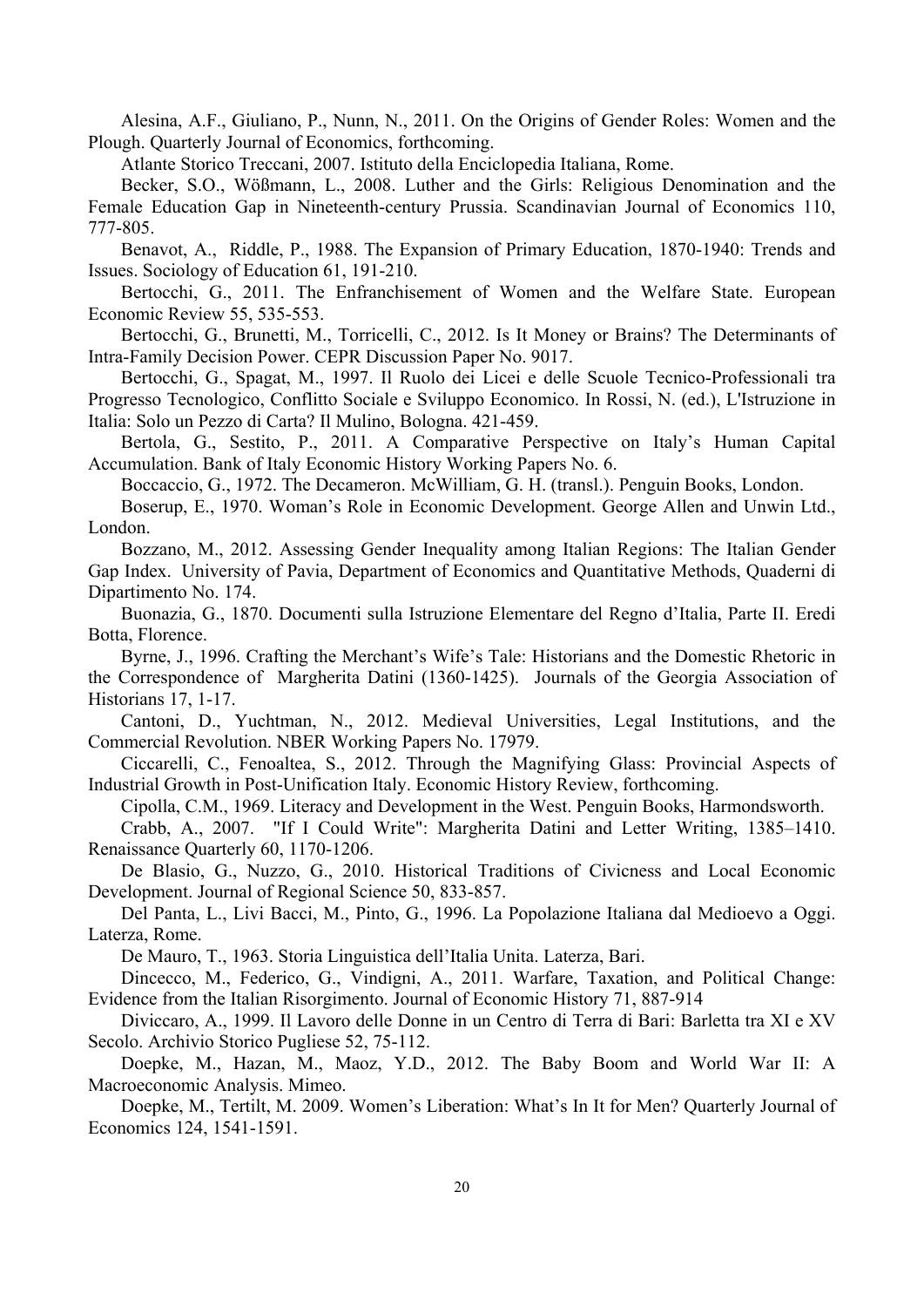Doni Garfagnini, M., 1999. Conduzione Familiare e Vita Cittadina nelle Lettere di Alessandra Macinghi Strozzi. In Zarri, G. (ed.), Per Lettera: La Scrittura Epistolare Femminile tra Archivio e Tipografia. Viella, Rome. 387-411.

Duby, C., Perrot, M., 1998. L'Histoire des Femmes en Occident. Flammarion, Paris.

Duranton, G., Rodriguez-Pose, A., Sandall, R., 2009. Family Types and the Persistence of Regional Disparities in Europe. Economic Geography 85, 23-47.

Fanfani, A., 1968. Storia Economica. Parte Prima. Antichità – Medioevo – Età Moderna. Unione Tipografico-editrice Torinese, Turin.

Fernandez, R., 2012. Cultural Change as Learning: The Evolution of Female Labor Force Participation over a Century. American Economic Review, forthcoming.

Fernandez, R., Wong, J.C., 2011. The Disappearing Gender Gap: The Impact of Divorce, Wages, and Preferences on Education Choices and Women's Work. Mimeo, New York University.

Fogel, R.W., Engerman, S.L., Trussell, J., 1982. Exploring the Uses of Data on Height: The Analysis of Long-Term Trends in Nutrition, Labor Welfare, and Labor Productivity. Social Science History 6, 401-421.

Fogli, A., Veldkamp, L., 2011. Nature or Nurture? Learning and the Geography of Female Labor Force Participation. Econometrica 79, 1103-1138.

Galasso, V., Profeta, P., 2011. When the State Mirrors the Family: The Design of Pension Systems. CEPR Discussion Papers No. 8723.

Galor, O., Weil, D.N., 1996. The Gender Gap, Fertility, and Growth. American Economic Review 86, 274-387.

Gibbins, H. de B., 1891. The History of Commerce in Europe. Macmillan, London.

Goldin, C., 2006. The Quiet Revolution That Transformed Women's Employment, Education, and Family. American Economic Review Papers and Proceedings 96, 1-21.

Goldin, C., 1998. America's Graduation from High School: The Evolution and Spread of Secondary Schooling in the Twentieth Century. Journal of Economic History 58, 345-374.

Goldin, C., 1991. The Role of World War II in the Rise of Women's Employment. American Economic Review 81, 741-756.

Goldin, C., Katz L.F., Kuziemko, I., 2006. The Homecoming of American College Women: The Reversal of the Gender Gap in College. Journal of Economic Perspectives 20, 133-156.

 Goldin, C., Olivetti, C., 2013. Shocking Labor Supply: A Reassessment of the Role of World War II on U.S. Women's Labor Supply. NBER Working Paper No. 18676.

Grendler, P.F., 1989. Schooling in Renaissance Italy: Literacy and Learning, 1300-1600. Johns Hopkins University Press, Baltimore.

Hausmann, R.D., Tyson, L., Zahidi, S., 2007. The Global Gender Gap Report, World Economic Forum, Geneva.

Hoftijzer, P., 2001. Metropolis of Print: The Amsterdam Book Trade in the Seventeenth Century. In O'Brien, P. (ed.), Urban Achievement in Early Modern Europe: Golden Ages in Antwerp, Amsterdam, and London. Cambridge University Press, New York.

Hicks, J., 1969. A Theory of Economic History. Oxford University Press, London.

Incatasciato, B., 1978. Leggere, Scrivere, Far di Conto. Per una Storia della Didattica nella

Scuola Elementare. In Tomasi, T., Genovesi, G., Tancredi Torelli, M.P., Incatasciato, B., Ulivieri,

S., Catarsi, E. (eds.), L'Istruzione di Base in Italia (1859-1977). Vallecchi, Florence.

Luzzatto, G., 1963. Storia Economica d'Italia. Il Medioevo. Biblioteca Sansoni, Florence.

MAIC, 1864. Popolazione: Censimento Generale (31 Dicembre 1861). Tipografia Letteraria, Turin.

MAIC, 1865. Statistica del Regno d'Italia. Istruzione Pubblica e Privata. Anno scolastico 1862- 63. Enrico Dalmazzo Tipografo, Turin.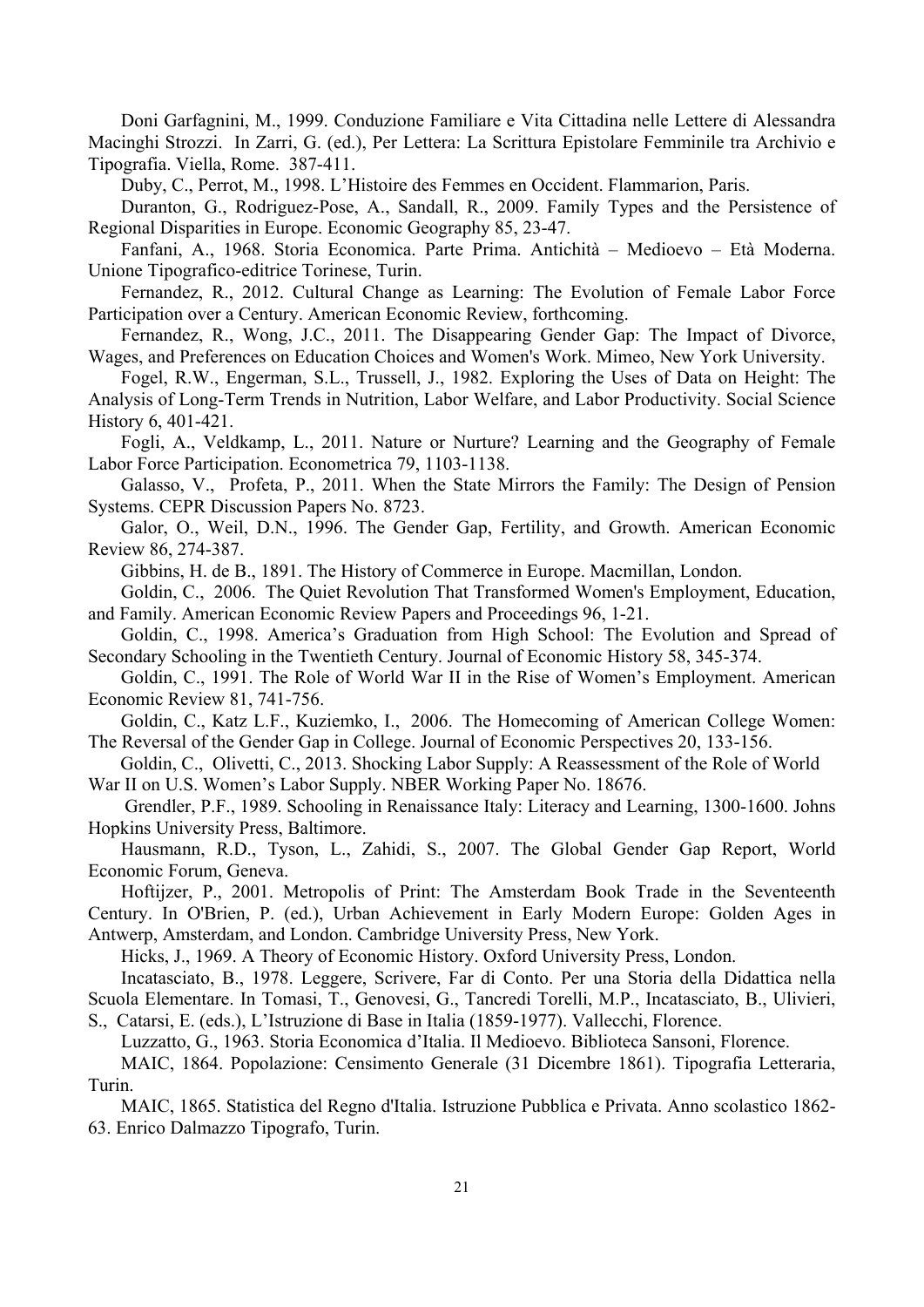MAIC, 1868. Statistica del Regno d'Italia, Popolazione, Movimento dello Stato Civile del 1867. Tipografia Tofani, Florence.

MAIC, 1872. Censimento della Popolazione del Regno d'Italia al 31 dicembre 1871. Stamperia Reale, Rome.

MAIC, 1883. Censimento della Popolazione del Regno d'Italia al 31 dicembre 1881. Tipografia Bodoniana, Rome.

MAIC, 1884. Statistica della Istruzione Primaria e Normale per l'Anno Scolastico 1881-82. Tipografia Nazionale, Rome.

MAIC, 1902. Censimento della Popolazione del Regno d'Italia al 10 Febbraio 1901. Tipografia Nazionale Bertero, Rome.

MAIC, 1906. Statistica della Istruzione Primaria e Normale per l'Anno Scolastico 1901-02. Tipografia Nazionale Bertero, Rome.

Malanima, P., 1998. Italian Cities 1300-1861. A Quantitative Approach. Rivista di Storia Economica 14, 91-126.

Miglio, L., 2008. Governare l'Alfabeto. Donne, Scrittura e Libri nel Medioevo. Viella, Rome. Palermo, M., 2010. Lettere e Epistolografia. In Enciclopedia dell'Italiano, Treccani.it.

Pécout, G., 1999. Il Lungo Risorgimento: La Nascita dell'Italia Contemporanea (1770-1922). Edizioni Bruno Mondadori, Milan.

Percoco, M., 2010. Path Dependence, Institutions, and the Density of Economic Activities: Evidence from Italian Cities. FEEM Nota di Lavoro No. 110.

Rashdall, H., 1987. The Universities of Europe in the Middle Ages. New Edition. Clarendon Press, Oxford.

Ricci, A., 2011. Mercanti e Lingua. In Enciclopedia dell'Italiano, Treccani.it.

Richardson, M., 1997. Women, Commerce, and Rhetoric in Medieval England. In Wertheimer,

M. (ed.), Listening to Their Voices: The Rhetorical Activities of Historical Women. University of South Carolina Press, Columbia.

 Sacchi, G., 1858. Le Scuole Reali Inferiori ed Elementari nelle Provincie Venete. Annali Universali di Statistica, Economia Pubblica, Legislazione, Storia, Viaggi e Commercio No. 133.

Sapori, A., 1972. La Mercatura Medievale. Sansoni, Florence.

Schultz, T.P., 2002. Why Governments Should Invest More to Educate Girls. World Development 30, 207-225.

Serristori, L., 1842. Statistica dell'Italia. Stamperia Granducale, Florence.

Shepherd, W.R., 1926. Historical Atlas. 5th Edition*.* Holt, New York.

Skinner, P., 2004. Donne nel Commercio Amalfitano (Secoli X-XII). In Casagrande, G. (ed.), Donne tra Medioevo ed Età Moderna in Italia: Ricerche. Morlacchi, Perugia. 1-22.

Spufford, M., 1995. Literacy, Trade and Religion in the Commercial Centres of Europe. In Davids, K., Licassen, J. (eds.), A Miracle Mirrored: The Dutch Republic in European Perspective. Cambridge University Press, Cambridge. 229-283.

Todd, E., 1990. L'Invention de l'Europe. Seuil, Paris.

Vigo, G., 1971. Istruzione e Sviluppo Economico in Italia nel Secolo XIX, Archivio Economico dell'Unificazione Italiana, Serie II, vol. XVIII. ILTE, Turin.

Uitz, E., 1990. Legend of Good Women: Medieval Women in Towns and Cities. Moyer Bell, New York.

Wiesner, M.E., 2000. Women and Gender in Early Modern Europe. Second Edition. Cambridge University Press, Cambridge.

Zamagni, V., 2002. L'Offerta di Istruzione in Italia 1861-1981: Un Fattore Guida dello Sviluppo o un Ostacolo? In Gilli, G., Lupo, M., Zilli, I. (eds.), Scuola e Società. Le Istituzioni Scolastiche in Italia dall'Età Moderna al Futuro. ESI, Naples. 143-182.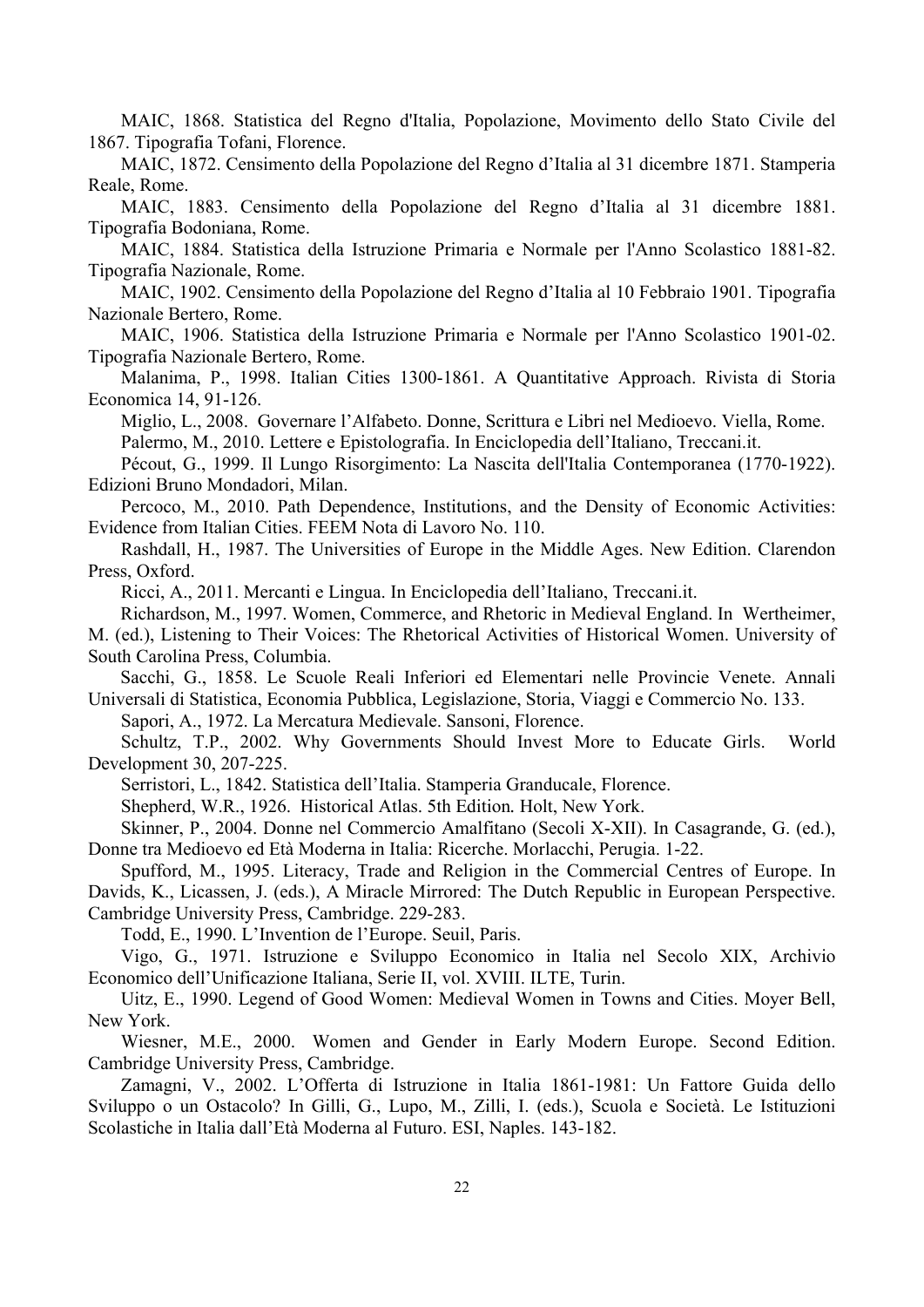## APPENDIX

This appendix describes the data underlying our study in more detail. The dataset contains information from 69 Italian provinces at 1871 boundaries. We collect province-level data for three points in time (1861, 1881, 1901) spanning the first forty years after Italian Unification. Table A1 contains variable definitions and sources. Information on the construction of the dataset follows next. Table A2 presents summary statistics.

| Variable                                        | Definition                                                                                                                                                                                  | Construction                                                                                                                                                                                                                                                                                                                                                    | Main Source          |
|-------------------------------------------------|---------------------------------------------------------------------------------------------------------------------------------------------------------------------------------------------|-----------------------------------------------------------------------------------------------------------------------------------------------------------------------------------------------------------------------------------------------------------------------------------------------------------------------------------------------------------------|----------------------|
| Schooling rate                                  | Gross primary school<br>enrollment rate                                                                                                                                                     | Pupils enrolled in primary<br>school/population of primary<br>school age (6-12) *100                                                                                                                                                                                                                                                                            | MAIC (various years) |
| Lower schooling<br>rate                         | Gross lower primary<br>school enrollment rate                                                                                                                                               | Pupils enrolled in lower primary<br>school/population of primary<br>school age $(6-12)$ *100                                                                                                                                                                                                                                                                    | MAIC (various years) |
| Upper schooling<br>rate                         | Gross upper primary<br>school enrollment rate                                                                                                                                               | Pupils enrolled in upper primary<br>school/population of primary<br>school age $(6-12)$ *100                                                                                                                                                                                                                                                                    | MAIC (various years) |
| Male schooling<br>rate                          | Male gross primary<br>school enrollment rate                                                                                                                                                | Male pupils enrolled in primary<br>school/ male population of<br>primary school age $(6-12)$ *100                                                                                                                                                                                                                                                               | MAIC (various years) |
| Female<br>schooling rate                        | Female gross primary<br>school enrollment rate                                                                                                                                              | Female pupils enrolled in<br>primary school/ female<br>population of primary school<br>age $(6-12)$ *100                                                                                                                                                                                                                                                        | MAIC (various years) |
| Female to male<br>ratio schooling<br>rate       | Female gross primary<br>school enrollment rate<br>over male gross<br>primary school<br>enrollment rate (range<br>$0-1$ ) = Gender Parity<br>Index in primary<br>school                      | [Female pupils enrolled in<br>primary school/ female<br>population of primary school<br>age $(6-12)$ ]/ [male pupils<br>enrolled in primary school/male<br>population of primary school<br>age $(6-12)$ ] = female pupils<br>enrolled in primary school/male<br>pupils enrolled in primary school<br>* masculinity of primary school<br>age $(6-12)$ population | MAIC (various years) |
| Female to male<br>ratio upper<br>schooling rate | Female gross upper<br>primary school<br>enrollment rate over<br>male gross upper<br>primary school<br>enrollment rate (range<br>$(0-1)$ = Gender Parity<br>Index in upper<br>primary school | Female pupils enrolled in upper<br>primary school/ male pupils<br>enrolled in upper primary school<br>* masculinity of primary school<br>age $(6-12)$ population                                                                                                                                                                                                | MAIC (various years) |
| Female to male<br>ratio lower<br>schooling rate | Female gross lower<br>primary school<br>enrollment rate over<br>male gross lower<br>primary school<br>enrollment rate (range<br>$(0-1)$ = Gender Parity<br>Index in lower                   | Female pupils enrolled in lower<br>primary school/ male pupils<br>enrolled in lower primary school<br>* masculinity of primary school<br>age $(6-12)$ population                                                                                                                                                                                                | MAIC (various years) |

Table A1. Variable definitions and sources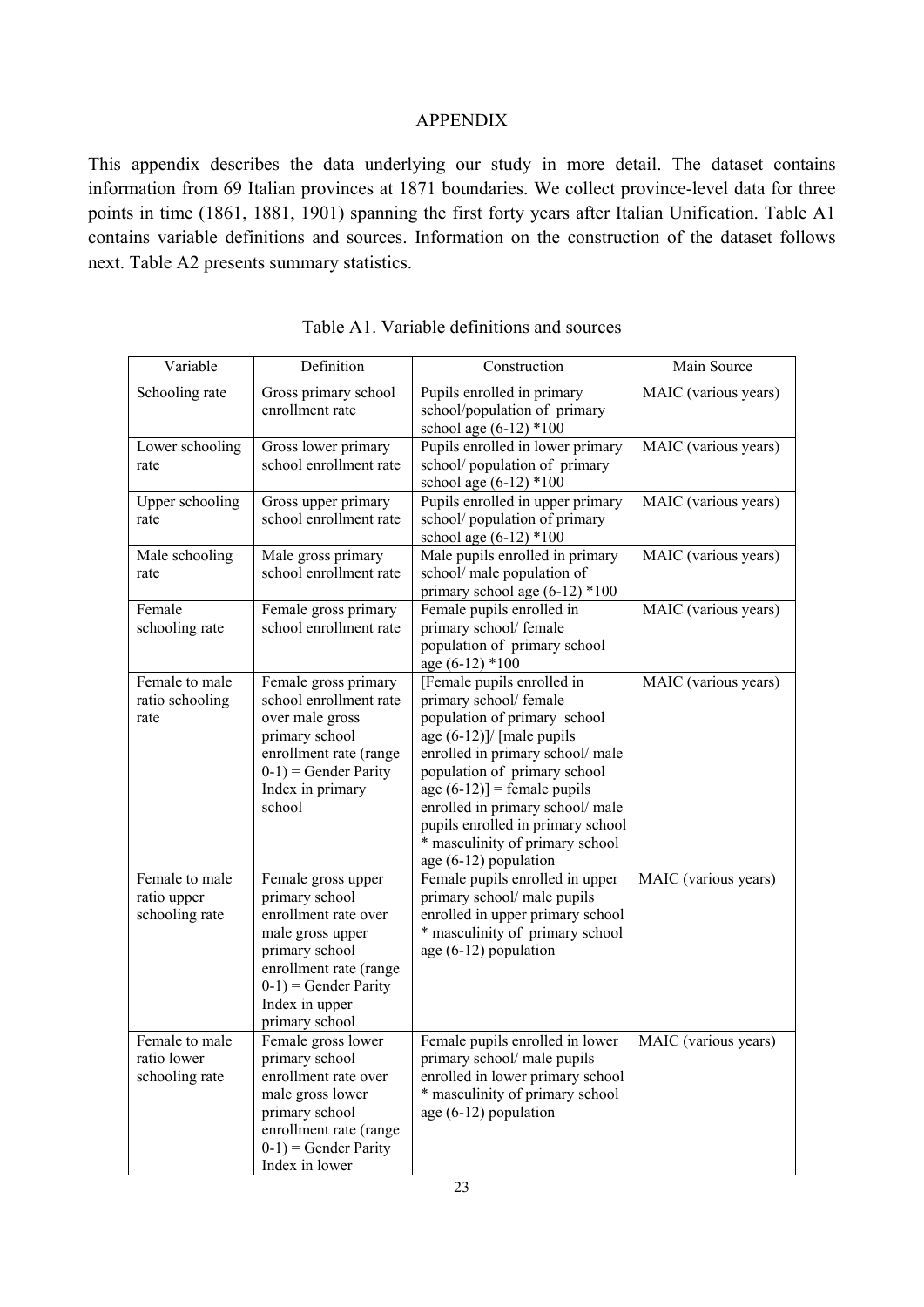|                         | primary school                           |                                                                   |                                         |
|-------------------------|------------------------------------------|-------------------------------------------------------------------|-----------------------------------------|
|                         |                                          |                                                                   |                                         |
|                         |                                          |                                                                   |                                         |
| Masculinity             | Masculinity of                           | Male population of primary                                        | Census (various years)                  |
|                         | primary school age (6-<br>12) population | school age (6-12)/ female<br>population of primary school         |                                         |
|                         |                                          | age (6-12)                                                        |                                         |
| Medieval                |                                          | Dummy variable: 1 if main town                                    | Fanfani (1968),                         |
| commerce                |                                          | lies on medieval commerce                                         | Luzzatto (1863),                        |
|                         |                                          | routes or was a commercial hub,                                   | <b>Atlante Storico</b>                  |
|                         |                                          | fair or bank seat in late Middle                                  | Treccani (2007),                        |
|                         |                                          | Age, 0 otherwise                                                  | Shepherd (1926)                         |
| Latitude                |                                          | Latitude of the main city of the                                  | Passim                                  |
|                         |                                          | province in decimal degrees.                                      |                                         |
| Longitude               |                                          | Longitude of the main city of the<br>province in decimal degrees. | Passim                                  |
| Mountainousness         |                                          | Percentage of mountainous                                         | Passim                                  |
|                         |                                          | surface over the total surface of                                 |                                         |
|                         |                                          | the province                                                      |                                         |
| Sea                     |                                          | Dummy variable: 1 if the                                          | Atlante Storico                         |
|                         |                                          | province is located on a sea, 0                                   | Treccani (2007)                         |
|                         |                                          | otherwise                                                         |                                         |
| River                   |                                          | Dummy variable: 1 if the                                          | <b>Atlante Storico</b>                  |
|                         |                                          | province is located on a                                          | Treccani (2007)                         |
|                         |                                          | navigable river, 0 otherwise                                      |                                         |
| Urban                   |                                          | Total population (in thousands)                                   | Malanima (1998)                         |
| population<br>density   |                                          | of all cities belonging to a<br>province (at 1871 boundaries)     |                                         |
|                         |                                          | in 1300/provincial surface in                                     |                                         |
|                         |                                          | squared kilometers.                                               |                                         |
| University              |                                          | Dummy variable: 1 if the main                                     | Rashdall (1987)                         |
|                         |                                          | town of the province is the seat                                  |                                         |
|                         |                                          | of ancient university or studium,                                 |                                         |
|                         |                                          | 0 otherwise                                                       |                                         |
| Egalitarian             |                                          | Dummy variable: 1 if the                                          | Todd (1990), Del Panta                  |
| nuclear family          |                                          | egalitarian nuclear family type                                   | et al. (1996)                           |
| with early<br>marriage  |                                          | with early marriage prevailed in<br>the Middle Ages, 0 otherwise  |                                         |
| Egalitarian             |                                          | Dummy variable: 1 if the                                          | Todd (1990), Del Panta                  |
| nuclear family          |                                          | egalitarian nuclear family type                                   | et al. (1996)                           |
| with delayed            |                                          | with late marriage prevailed in                                   |                                         |
| marriage                |                                          | the Middle Ages, 0 otherwise                                      |                                         |
| Incomplete stem         |                                          | Dummy variable: 1 if the                                          | Todd (1990), Del Panta                  |
| family                  |                                          | incomplete stem family type                                       | et al. (1996)                           |
|                         |                                          | prevailed in the Middle Ages, 0                                   |                                         |
|                         |                                          | otherwise                                                         |                                         |
| Communitarian<br>family |                                          | Dummy variable: 1 if the<br>communitarian family type             | Todd (1990), Del Panta<br>et al. (1996) |
|                         |                                          | prevailed in the Middle Ages, 0                                   |                                         |
|                         |                                          | otherwise                                                         |                                         |
| Communal                |                                          | Dummy variable: 1 if the                                          | De Blasio and Nuzzo                     |
| Republic                |                                          | province was a Communal                                           | (2010)                                  |
|                         |                                          | Republic in the fourteenth                                        |                                         |
|                         |                                          | century, 0 otherwise                                              |                                         |
| Signoria                |                                          | Dummy variable: 1 if the                                          | De Blasio and Nuzzo                     |
|                         |                                          | province was ruled by a Signoria                                  | (2010)                                  |
|                         |                                          | in the fourteenth century, 0<br>otherwise                         |                                         |
|                         |                                          |                                                                   |                                         |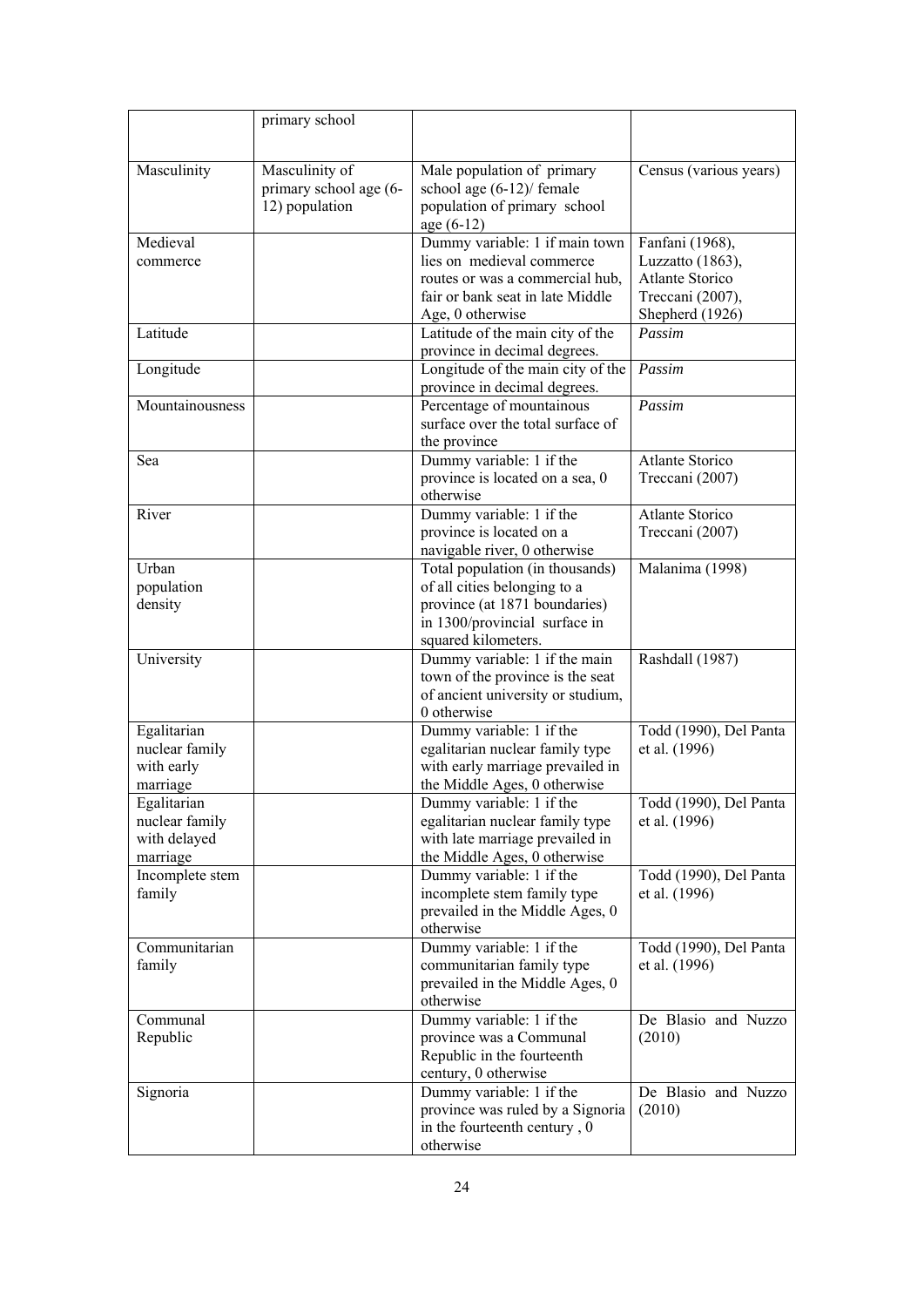| Papal State       |                         | Dummy variable: 1 if the          | De Blasio and Nuzzo   |
|-------------------|-------------------------|-----------------------------------|-----------------------|
|                   |                         | province was ruled by the Pope    | (2010)                |
|                   |                         | in the fourteenth century, 0      |                       |
|                   |                         | otherwise                         |                       |
| Kingdom of        |                         | Dummy variable: 1 if the          | De Blasio and Nuzzo   |
| Sicily            |                         | province was under the            | (2010)                |
|                   |                         |                                   |                       |
|                   |                         | Kingdom of Sicily in the          |                       |
|                   |                         | fourteenth century, 0 otherwise   |                       |
| Peripheral areas  |                         | Dummy variable: 1 if the          | De Blasio and Nuzzo   |
|                   |                         | province was a peripheral area in | (2010)                |
|                   |                         | the fourteenth century, 0         |                       |
|                   |                         | otherwise                         |                       |
| Height            |                         | Average height at age 20 of       | A'Hearn et al. (2011) |
|                   |                         | military conscripts               |                       |
| Industrialization |                         | Provincial index of relative      | Ciccarelli and        |
|                   |                         | industrialization calculated on   | Fenoaltea (2012)      |
|                   |                         | the basis of census data as the   |                       |
|                   |                         | share of industrial value added,  |                       |
|                   |                         | excluding construction, over the  |                       |
|                   |                         | share of the male population      |                       |
|                   |                         | over age 15                       |                       |
| Female to male    | Percentage of literate  | (Female population able to read   | <b>MAIC</b> (1864)    |
| ratio literacy    | females over female     | and write in 1861/ female         |                       |
| 1861              | population aged 5 or    | population aged 5 or more in      |                       |
|                   | more in $1861/$         | $1861$ / (male population able to |                       |
|                   | percentage of literate  | read and write in 1861/ male      |                       |
|                   | males over male         | population aged 5 or more in      |                       |
|                   | population aged 5 or    | 1861)                             |                       |
|                   | more in $1861 =$        |                                   |                       |
|                   | Gender Parity Index in  |                                   |                       |
|                   | literacy in 1861 (range |                                   |                       |
|                   | $0-1)$                  |                                   |                       |
| Savoys            |                         | Dummy variable: 1 if the          | Pécout (1999)         |
|                   |                         | province was ruled by the         |                       |
|                   |                         | Savoy-Carignano dynasty prior     |                       |
|                   |                         | to Unification, 0 otherwise       |                       |
|                   |                         |                                   | Pécout (1999)         |
| Habsburgs         |                         | Dummy variable: 1 if the          |                       |
|                   |                         | province was ruled by the         |                       |
|                   |                         | Habsburg dynasty prior to         |                       |
|                   |                         | Unification, 0 otherwise          |                       |
| Pope              |                         | Dummy variable: 1 if the          | Pécout (1999)         |
|                   |                         | province was ruled by the Pope    |                       |
|                   |                         | prior to Unification, 0 otherwise |                       |
| Bourbons          |                         | Dummy variable: 1 if the          | Pécout (1999)         |
|                   |                         | province was ruled by the         |                       |
|                   |                         | Bourbon dynasty prior to          |                       |
|                   |                         | Unification, 0 otherwise          |                       |

## Methodological notes

*Enrollment rates:* We collect data for 1861, 1881, and 1901. Due to historical circumstances, we encountered a few problems because of lack of data in particular referring to the first wave. This arises from the fact that the Italian Unification process was a gradual process and therefore official statistical annuals could not take into account those provinces which entered the Italian Kingdom only in subsequent years. As a result data on enrollments are constructed from various sources and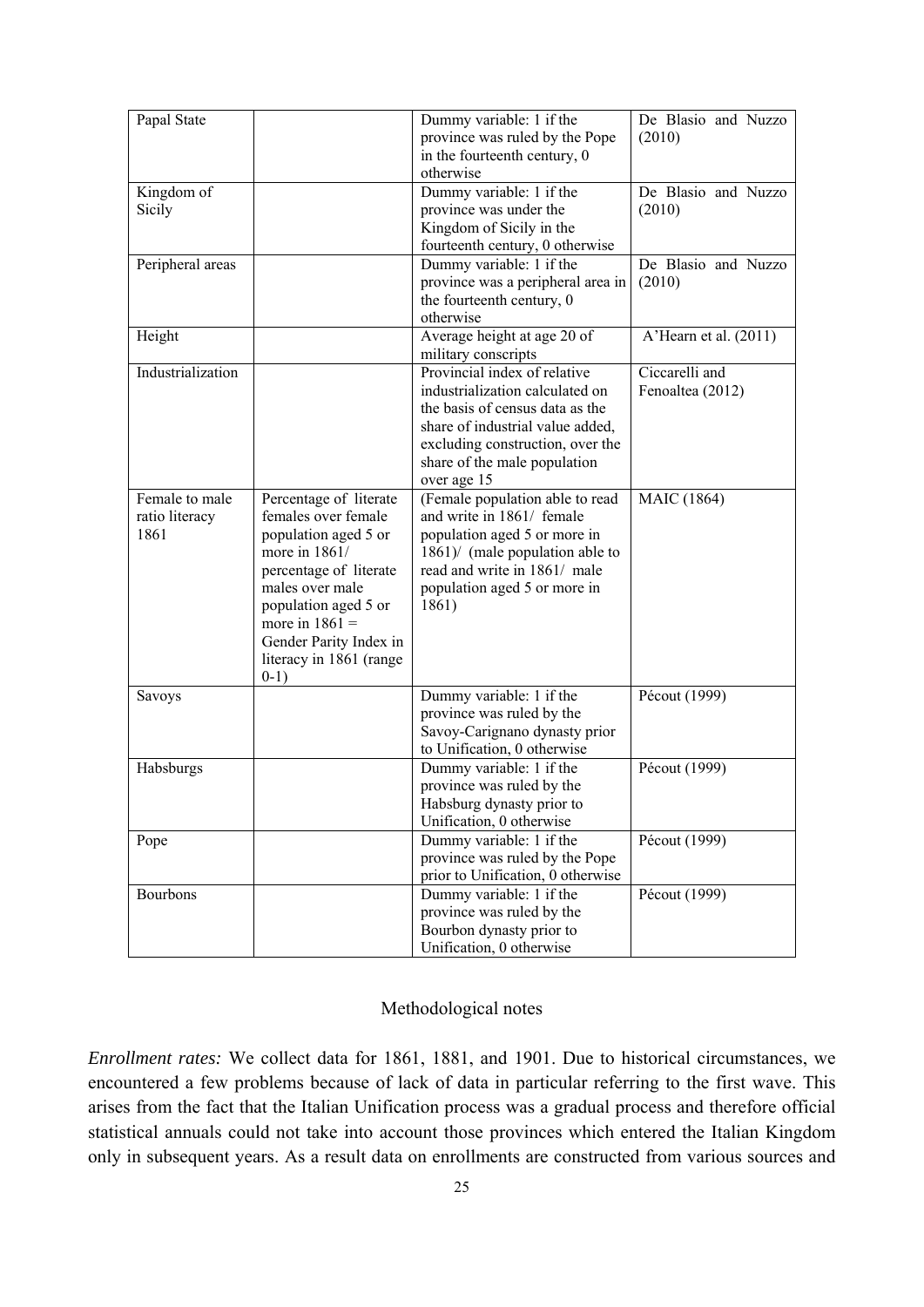mainly from Statistica del Regno d'Italia, Istruzione pubblica e privata, a statistical series compiled and published by the Ministry of Agriculture, Industry and Commerce (MAIC) from 1865 to 1906, and from Vigo (1971). For most provinces we impute to 1861 enrollment data referring to 1862-63. For provinces belonging to today's Veneto data on enrollments for the first wave refer to 1856 and are from Buonazia (1870) and Vigo (1971) for primary school and Sacchi (1858) for upper primary school. For Mantua data refer to 1851 and are from Vigo (1971) for primary school and from MAIC (1872) for upper primary school. For Rome (and Comarca) data refer to 1858 and are from Vigo (1971) for primary school and from MAIC (1872) for upper primary school.

To determine enrollment rates, we consider 6-12 (excluded) as the relevant primary school age. In calculating lower and upper primary schooling rates we still employ the population 6-12 (excluded) because we have no data for the specific grade ages. Therefore at the lower and upper level we have an unadjusted measure of enrollment (Benavot and Riddle, 1988) which induces a downward bias in the measure of enrollment rates.

In some cases gross enrollment rates are greater than 100% and this is due to under-aged and/or over-aged enrollment with respect to the school age being considered (and this is even more compelling during a period of expansion of mass education with a high incidence of late entrance). However, information on net rates (defined as the ratio between the enrollment of age 6-12 over the population of age 6-12) is not available.

*Medieval commerce:* This variable is a dummy taking value 1 if the main city was on medieval commercial routes or was the seat of a fair or a bank in the thirteenth to fourteenth centuries, 0 otherwise. This indicator is constructed on the basis of two major maps of the period collected by Shepherd (1926) and by the atlas Atlante Storico Treccani (2007) and by crossing this information with information contained in Fanfani (1968) and Luzzatto (1963). Since there is no comprehensive source of information on the status of commercial centers in the Middle Age we are aware of the possible underestimation of the number of medieval commercial hubs. Figure 2 offers a visual illustration of the pattern of commercial routes and fairs as taken from Shepherd (1926).

*Urban population density*: We aggregate data on the total population (in thousands) living in all cities within a given province (at 1871 boundaries) in 1300 and we divide it by the provincial surface in squared kilometers. The source for population is Malanima (1998), who provides estimates of the populations of Italian cities with more than 5,000 inhabitants on a centennial basis over the period 1300-1861.

*University:* We create a dummy variable that equals 1 for the presence of an ancient university or studium (in particular, law schools) between the eleventh and the thirteenth century, 0 otherwise. A good reference is Rashdall (1987).

*Family types:* We adapt the classification proposed by Todd (1990) to the Italian specific regional differentiation following Del Panta et al. (1996). We code provinces according to the prevailing family type in the Middle Age and distinguish four types of families: incomplete stem, communitarian, egalitarian nuclear with delayed marriage, and egalitarian nuclear family with early marriage.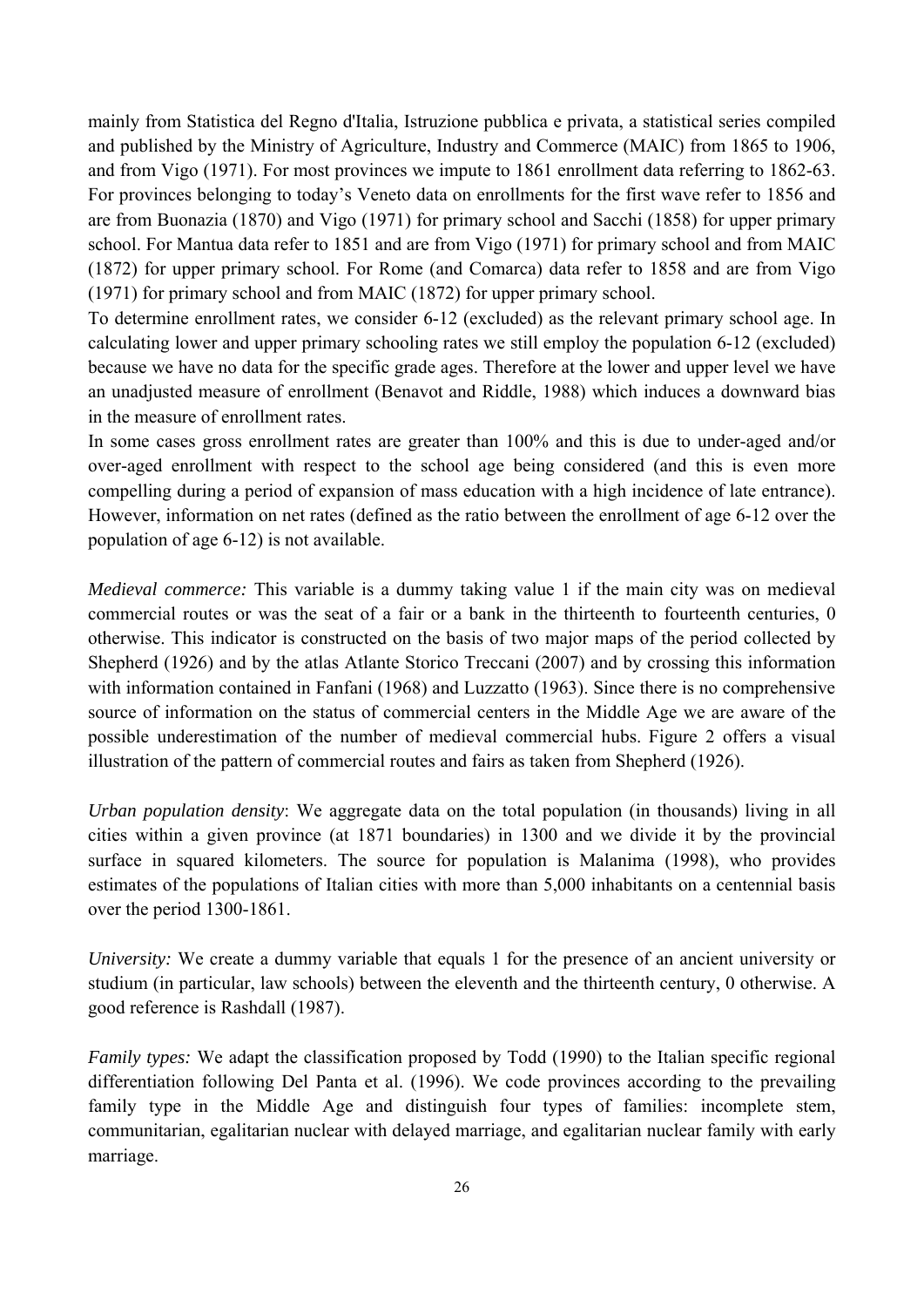*Political regimes*: This set of binary dummy variables is intended to grasp the long-run effect of different local systems of government in fourteenth century's Italy. We rely on the classification given by De Blasio and Nuzzo (2010) who distinguish Italian provinces in 5 groups: the Communal Republics, characterized by republicanism; the Signorie, under seignorial rule (Prince); the Papal State, characterized by a mixture of feudalism, tyranny, and republicanism; the Kingdom of Sicily, characterized by absolutism; and a residual category for those peripheral provinces which, at the beginning of the fourteenth century, were politically closer to foreign nations than to Italian local states (e.g., Sardinia and Western Piedmont).

*Height:* Data about wealth of ancient Italian provinces are not available. For this reason we employ height as a proxy for wealth. In the economic history literature it is common to make use of anthropometric measures because they provide important indirect information on changes in the well-being of the population. Data on height refer to the mean height of military conscripts aged 20 at the provincial level and are taken from A'Hearn et al. (2011, Table S3). For an exhaustive presentation of the use of this kind of anthropometric data as a plausible proxy for well-being and living standards see A'Hearn et al. (2011, ch. 2). For a discussion about the methodological approach employed to estimate average height see A'Hearn et al. (2009).

*Industrialization:* Data on industrialization at the provincial level are taken from Ciccarelli and Fenoaltea (2012, Table 2). The variable is a provincial index of relative industrialization calculated on the basis of census data as the share of industrial value added, excluding construction, over the share of the male population over age 15. Ciccarelli and Fenoaltea (2012) explain that using this age/sex group provides the best proxy of local GDP, because adult males represented the most mobile and flexible segment of the labor force and also because male labor force participation rates are uniformly high and not clouded, as female rates are, by varying local conventions. Data for the first wave refer to 1871.

*Literacy rates:* Data on literacy are calculated on the basis of the 1861 Census that reports the number of people able to read or read and write aged 5 or more. Data for Veneto and Mantua refer to 1867. They are taken from MAIC (1868) and come from wedding registers as the ability to sign one's name in full on a marriage certificate. Data for Rome refer to 1871 and come from MAIC (1906).

*Ruling dynasties:* This set of binary dummy variables are intended to capture the ruling dynasties immediately prior to Unification: the Savoy-Carignano, who ruled in the North Western areas of Italy, i.e., Piedmont, Liguria, and the island of Sardinia; the Habsburgs, who held direct control over Lombardy-Venetia in the North East, as part of the Austrian Empire, as well as indirect control over the Granduchy of Tuscany (Habsburg- Lorena) and other minor Duchies nearby (the Duchy of Modena under Este of Austria, the Duchy of Parma and Piacenza, and the Duchy of Massa Carrara under Habsburg-Lorena); the Pope, reigning over Rome and the Center South; and the Bourbons, in charge of the South and the Duchy of Lucca. Even though the latter falls under the Habsburgs in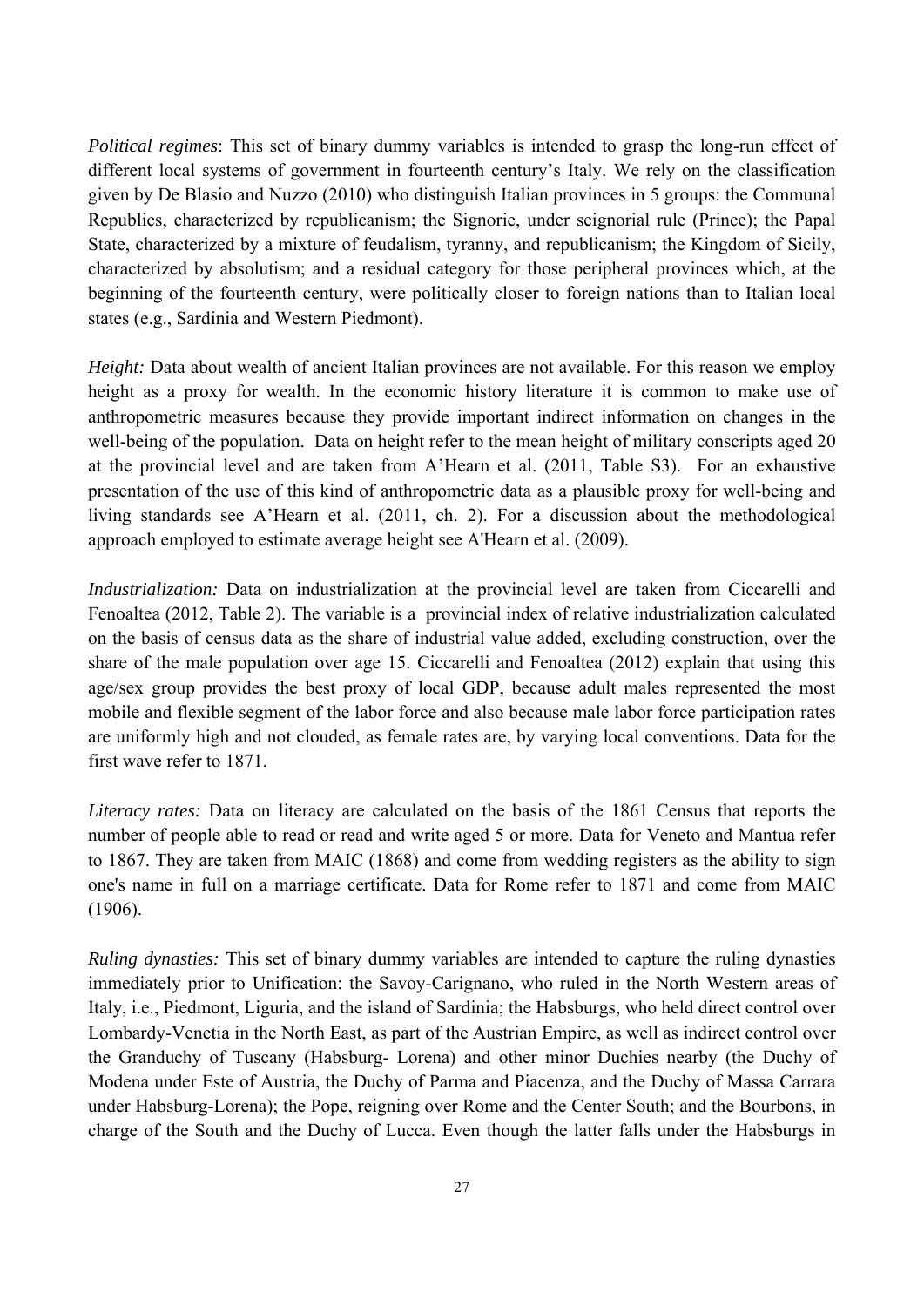1847, we consider it as dominated by the Bourbons throughout the 1816-1861 period. Information is from Pécout (1999).

| Variable                                         | Obs | Mean      | Std. Dev. | Min              | Max          |
|--------------------------------------------------|-----|-----------|-----------|------------------|--------------|
| Schooling rate                                   | 207 | 52.66921  | 24.63512  | 9.745636         | 117.3        |
| Lower schooling rate                             | 207 | 48.15225  | 22.82749  | 8.600049         | 113.7153     |
| Upper schooling rate                             | 207 | 4.469968  | 3.430144  | $\boldsymbol{0}$ | 25.5019      |
| Male schooling rate                              | 207 | 56.88289  | 24.77012  | 13.00213         | 119.8        |
| Female schooling rate                            | 207 | 48.24242  | 25.93999  | 3.767413         | 114.7        |
| Female to male ratio schooling rate              | 207 | 0.83175   | 0.208213  | 0.058806         | 1.515913     |
| Female to male ratio upper schooling rate        | 207 | 0.531752  | 0.262629  | $\boldsymbol{0}$ | 1.287918     |
| Female to male ratio lower schooling rate        | 207 | 0.824465  | 0.211084  | 0.04235          | 1.410763     |
| Masculinity                                      | 207 | 0.964414  | 0.022995  | .891104          | 1.053347     |
| Medieval commerce                                | 207 | 0.521739  | 0.500738  | $\boldsymbol{0}$ | $\mathbf{1}$ |
| Latitude                                         | 207 | 42.69159  | 2.609697  | 37.04            | 46.11        |
| Longitude                                        | 207 | 11.97072  | 2.458898  | 7.33             | 18.11        |
| Mountaneousness                                  | 207 | 25.87739  | 25.38855  | $\boldsymbol{0}$ | 100          |
| Sea                                              | 207 | 0.5797101 | 0.494802  | $\theta$         | 1            |
| River                                            | 207 | 0.4057971 | 0.492236  | $\mathbf{0}$     | 1            |
| Urban population density                         | 207 | 0.010395  | 0.011219  | $\boldsymbol{0}$ | 0.060459     |
| University                                       | 207 | 0.391304  | 0.489225  | $\theta$         | 1            |
| Egalitarian nuclear family with early marriage   | 207 | 0.304348  | 0.461246  | $\theta$         | 1            |
| Egalitarian nuclear family with delayed marriage | 207 | 0.231884  | 0.423059  | $\theta$         | 1            |
| Incomplete stem family                           | 207 | 0.130435  | 0.337598  | $\boldsymbol{0}$ | 1            |
| Communitarian family                             | 207 | 0.333333  | 0.472547  | $\theta$         | 1            |
| <b>Communal Republics</b>                        | 207 | 0.2608696 | 0.4401734 | $\theta$         | 1            |
| Signoria                                         | 207 | 0.2463768 | 0.4319452 | $\theta$         | 1            |
| <b>Papal States</b>                              | 207 | 0.1014493 | 0.3026546 | $\boldsymbol{0}$ | 1            |
| Kingdom of Sicily                                | 207 | 0.3333333 | 0.4725473 | $\mathbf{0}$     | 1            |
| Peripheral areas                                 | 207 | 0.057971  | 0.2342551 | $\boldsymbol{0}$ | 1            |
| Height                                           | 207 | 163.2855  | 2.067145  | 158.1            | 167.4        |
| Industrialization                                | 207 | 0.918889  | 0.32904   | 0.43             | 2.23         |
| Literacy 1861                                    | 207 | 23.45184  | 13.08672  | 8.429249         | 58.6748      |
| Male literacy 1861                               | 207 | 30.33475  | 14.35486  | 13.19357         | 67.13915     |
| Female literacy 1861                             | 207 | 16.58197  | 12.38707  | 3.027826         | 50.95628     |
| Female to male ratio literacy 1861               | 207 | 0.493192  | 0.183965  | 0.184799         | 0.891584     |
| Savoys                                           | 207 | 0.115942  | 0.320932  | $\mathbf{0}$     | 1            |
| Habsburgs                                        | 207 | 0.391304  | 0.489225  | $\theta$         | 1            |
| Pope                                             | 207 | 0.173913  | 0.379954  | $\boldsymbol{0}$ | 1            |
| Bourbons                                         | 207 | 0.318841  | 0.467157  | $\boldsymbol{0}$ | 1            |

Table A2. Summary statistics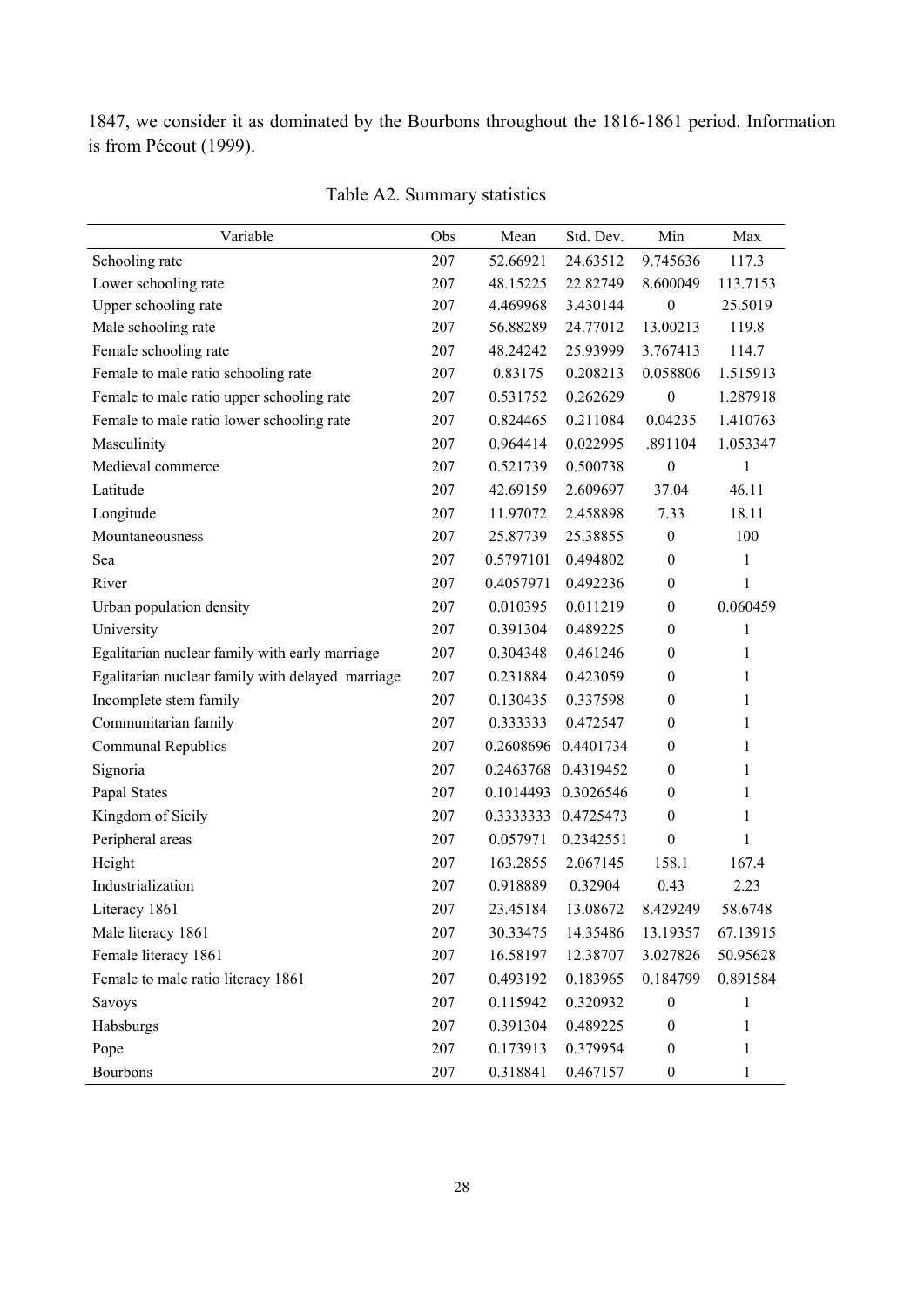#### **"Materiali di Discussione" LATER PUBLISHED ELSEWHERE**

- N. 546 M. Murat and B. Pistoresi, *Emigrants and immigrants networks in FDI*, Applied Economics letters, April 2008, **http://www.informaworld.com/ /content~content=a789737803~db=all~order=author** (electronic publication), **WP No. 546 (December 2006).**
- N. 545 M.Brunetti and C. Torricelli, *The Population Ageing in Italy:Facts and Impact on Household Portfolios*, in M. Balling & E. Gnan & F. Lierman (eds.), Money, Finance and Demography: The Consequences of Ageing, Vienna, Suerf (2007), **WP No. 545 (November 2006).**
- N. 532 –M: Montanari, Between European Integration and Regional Autonomy: The Case of Italy from an Economic Perspective, Constitutional Political Economy, Vol. 17, 4, pp. 277-301 (2006), **WP No. 532 (March 2006).**
- N. 529M. Montanari, *Knocking on the EU's door: the Political Economy of EU- Ukraine Relations,* Journal of Contemporary European Research, Vol.3,1, pp.64-78 (2007), **WP No. 529 (February 2006).**
- N. 518 M.Brunetti and C. Torricelli, *Economic Activity and Recession Probabilities: information content and predictive power of the term spread in Italy*,Applied Economics (2009), **WP No. 518 (December 2005).**
- N. 517 M. Murat and S. Paba (2006), *I distretti industriali tra immigrazioni e internazionalizzazione produttiva*, in B. Quintieri (ed.) I distretti italiani dal locale al globale, Rubbettino (2006), **WP No. 517 (December 2005).**
- N. 491 V. Moriggia, S. Muzzioli and C. Torricelli, *On the no arbitrage condition in option implied trees,* European Journal of Operational Research (2009), **WP No. 491 (May 2005).**
- N. 482 G. Di Lorenzo and G. Marotta, *A less effective monetary transmission in the wake of EMU? Evidence from lending rates passthrough***,** ICFAI Journal of Monetary Economics, Vol. 4, 2, pp. 6-31 (2006), **WP No. 482 (February 2005).**
- N. 472 M.Brunetti and C. Torricelli, *The internal and cross market efficiency in index option markets: an investigation of the Italian market*, Applied Financial Economics, Vol. 17, 1, pp. 25-33 (2007), **WP No. 472 (November 2004).**
- N. 466 G. Marotta, *La finanza del settore non profit tra ritardi nei pagamenti e Basilea 2*, Banca Impresa Società , Vol. XXIV, 1, pp. 35-51 (2005), **WP No. 466 (September 2004).**